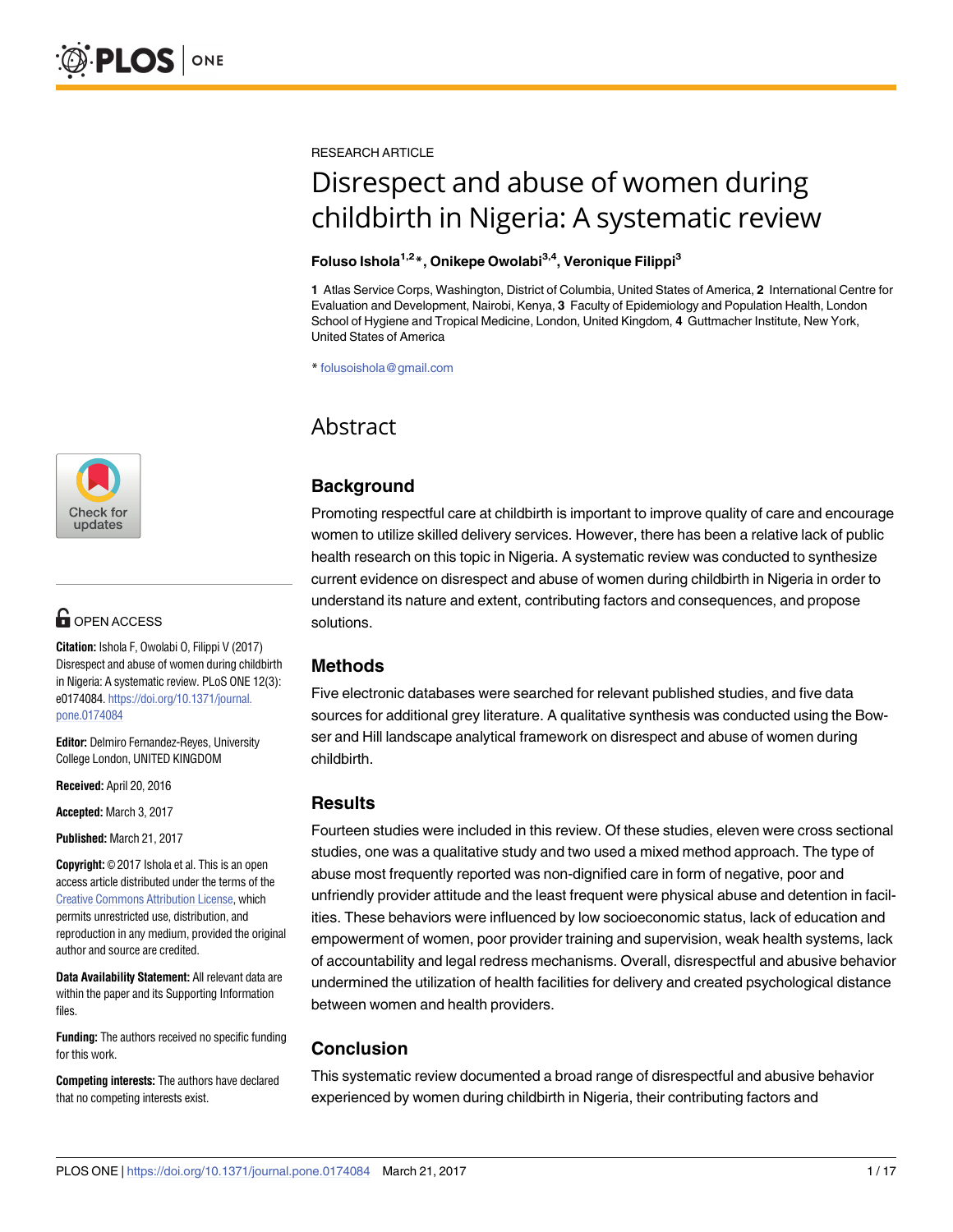<span id="page-1-0"></span>consequences. The nature of the factors influencing disrespectful and abusive behavior suggests that educating women on their rights, strengthening health systems to respond to specific needs of women at childbirth, improving providers training to encompass interpersonal aspects of care, and implementing and enforcing policies on respectful maternity care are important. This review has also shown that more robust research is needed to explore disrespect and abuse of women during childbirth in Nigeria and propose compelling interventions.

#### **1. Introduction**

Out of an estimated 303,000 maternal deaths that occurred worldwide in 2015, 99% occurred in low-and middle income countries  $[1, 2]$  $[1, 2]$  $[1, 2]$  $[1, 2]$ . Nigeria with its large population and high fertility rate contributed 19% of global maternal deaths, with an estimated 58,000 deaths occurring in 2015. It also has a high maternal mortality ratio (MMR) estimated at 814 maternal deaths per 100,000 live births and lags behind many countries in the region[[3\]](#page-13-0). A factor contributing to this high MMR is the low rate of skilled birth attendance with 45% of births in Nigeria attended by skilled health personnel in 2015[[3\]](#page-13-0).

Ensuring skilled birth attendance for all deliveries is a key strategy to reducing global, regional and national maternal mortality ratio [[4](#page-13-0)], and target three of the Sustainable Development Goals (SDG) [[5](#page-14-0)]. Achieving this requires overcoming financial, cultural, economic and geographic barriers to skilled birth attendants at delivery, as well as improving the quality of care received by women  $[6, 7]$  $[6, 7]$  $[6, 7]$  $[6, 7]$ . While access to routine maternity care is not yet guaranteed for many women during childbirth in Nigeria, recent studies indicate that women using skilled birth attendants at delivery are subjected to poor quality of care in form of abusive and disrespectful care [\[8,](#page-14-0) [9](#page-14-0)].

Respectful care during childbirth has been described as "a universal human right that encompasses the principles of ethics and respect for women's feelings, dignity, choices and preferences"[\[10–12](#page-14-0)]. Disrespect and abuse during childbirth infringes on these basic principles of human rights and violates the fundamental obligation to provide support and healing [\[13–](#page-14-0) [15\]](#page-14-0). Different attempts have been made to define and categorize this topic. Bowser and Hill (2010), in a landscape analysis, categorized disrespectful and abusive care at childbirth into seven types: physical abuse, non-consented care, non-confidential care, non-dignified care, discrimination, abandonment of care and detention in facilities[[16\]](#page-14-0). Freedman et al. (2014) [\[17\]](#page-14-0) asserted that this topic has not been clearly defined and proposed a model to incorporate individual, structural and policy level factors. They defined disrespect and abuse during childbirth as "interactions or facility conditions that local consensus deems to be humiliating or undignified, and those interactions or conditions that are experienced as or intended to be humiliating or undignified" [[17](#page-14-0)]. Bohren et al. (2015) [\[18\]](#page-14-0), in their systematic review, further developed an evidence-based typology of the mistreatment of women during childbirth in health facilities in an effort to inform the development and application of measurement tools for assessing this phenomenon. This was categorized into seven domains: physical abuse, sexual abuse, verbal abuse, stigma and discrimination, failure to meet professional standard of care, poor rapport between women and provides, and health system conditions and restraints.

While the terminology "disrespect and abuse" or "mistreatment" related to childbirth was recently introduced and conceptualized in 2010 and 2015 respectively [[16](#page-14-0), [18](#page-14-0)], research related to the subject has been going on for many years  $[19-29]$  $[19-29]$  $[19-29]$  $[19-29]$  $[19-29]$ . These studies support assertions that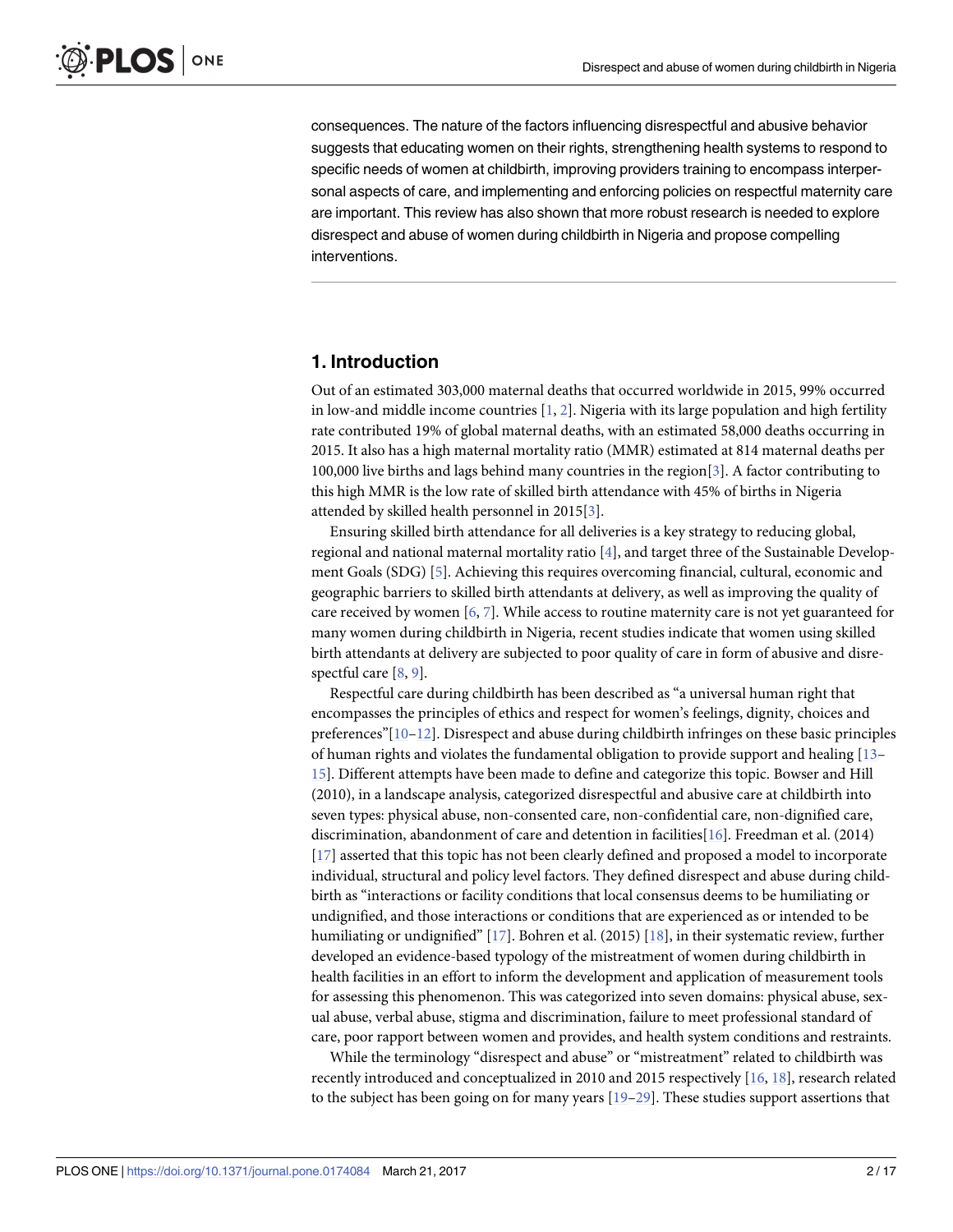<span id="page-2-0"></span>disrespect and abuse of women during childbirth has been in existence for a while yet it has received little programmatic attention until recently [[14](#page-14-0)].

This important negative aspect of maternity care can influence women's decision not to make use of health facilities in their present or subsequent deliveries [\[7](#page-14-0), [21](#page-14-0), [30](#page-15-0)] thus contributing to the number of births assisted by non-skilled personnel. It is therefore crucial to know what forms of disrespect and abuse exist and how to prevent them, and better meet women's emotional, physical, socio-cultural and psychological needs as part of broader efforts to provide better quality care.

In addition, disrespect and abuse of women at childbirth in the Nigerian health system has not been comprehensively documented despite its possible importance to the reduction of Nigeria's MMR  $[8, 19]$  $[8, 19]$  $[8, 19]$ . This review fills a gap in literature by synthesizing current quantitative and qualitative evidence to explore its forms, causes, consequences and proffer solutions. Detailed knowledge may help improve the quality of maternity care and increase the utilization of facilities for delivery in Nigeria.

#### **2. Methods**

A systematic review of published quantitative and qualitative literature between January 2004 and July 2014 was initially conducted to capture studies published in the last ten years. However, this period was extended till October 2015 to update our literature search before the final analysis and writing up was done. The Bowser and Hill classification informed the synthesis of this review as it provided a framework for the classification, contributing factors and consequences of disrespect and abuse during childbirth that fit the aim of this review.

Our analyses was conducted using Bowser and Hill's framework to: 1) describe and understand the nature of disrespect and abuse of women during childbirth; 2) identify and analyze the factors contributing to and consequences of disrespect and abuse of women during childbirth; 3) propose recommendations on how to address disrespect and abuse of women during childbirth.

#### 2.1 Search strategy

Potentially relevant articles for the systematic review were identified by searching bibliographical databases (Embase, Medline, Popline, Cinahl, and Africa Wide Information), the WHO Global health Library, organizational databases (White Ribbon Alliance, USAID, Maternal and Child Integrated Program (MCHIP), Health Policy Project, Population Council) and Google Scholar. A full search strategy for each database was developed using key words/ free text terms in various combinations for three concepts: (a) quality of care, disrespect or abuse, providers attitude; (b) intrapartum care, childbirth, labor; and (c)Nigeria. Medical Subject Headings (MeSH) or equivalent indexing terms were used to capture all relevant terms used by authors. Thesaurus or MeSH terms were applied to each synonym where applicable and exploded where appropriate (S1 [Appendix\)](#page-13-0). All searches were initially conducted between 16<sup>th</sup> and  $20<sup>th</sup>$  of July 2014 and updated on October 31<sup>st</sup> 2015 to allow the authors include new publications.

Additional publications were identified by hand searching bibliographies and related references from identified studies, and contacting researchers in this field for assistance to identify relevant studies.

#### 2.2. Inclusion and exclusion criteria

FI screened titles, and abstracts of identified citations for potential inclusion in the review and full texts were sought for relevant articles. Studies were eligible for inclusion if they collected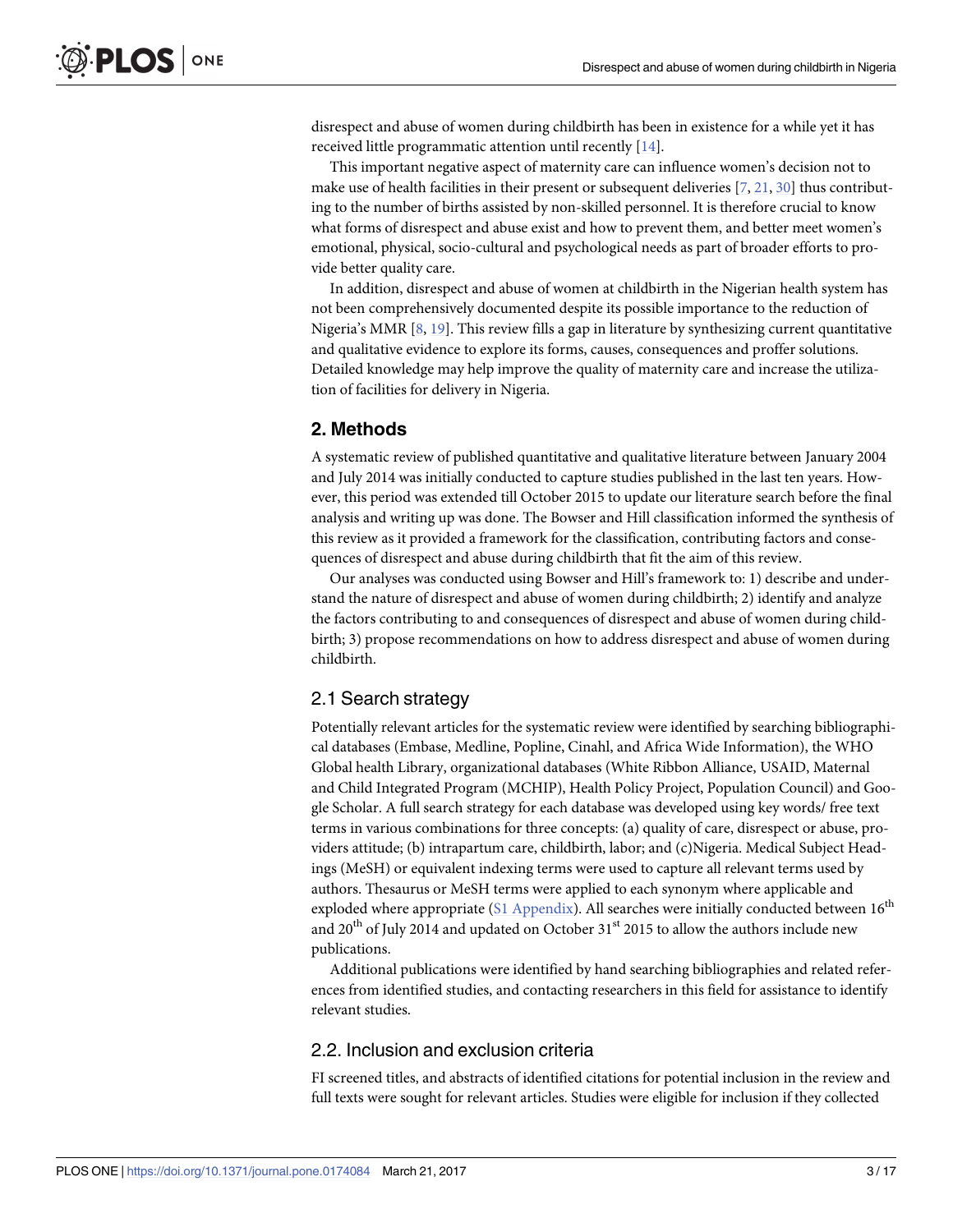<span id="page-3-0"></span>primary data, were conducted in Nigeria, reported on indicators that can be classified under disrespect and abuse of women during childbirth, reported on contributing factors or consequences of disrespect and abuse of women during childbirth, investigated quality of care directly or indirectly related to the disrespect and abuse of women during childbirth, aimed to understand and explore actual experiences of women during childbirth and reported any form of disrespect and abuse, reported reasons for non-utilization or delayed utilization of skilled delivery services involving any form of disrespect and abuse. Systematic reviews investigating interventions to address disrespect and abuse, studies published prior to 2004 and non-English studies were excluded.

#### 2.3. Quality appraisal

FI appraised the included studies for relevance, reliability and rigor. The Centre for Evidence-Based Management (CEBM) Tool for Critical Appraisal of a Survey [\[31\]](#page-15-0) was used for the cross sectional studies and the Critical Appraisal Skills Programme (CASP) Tool [[32](#page-15-0)] was used to appraise the qualitative studies. The overall quality assessment was judged high, medium or low. No studies were removed as a result of the quality appraisal.

# 2.4. Data extraction

Data were extracted for each paper using standardized forms with the following domains; name of first author and year of publication, study location and setting, study design, study description, sample size and demographics, type and characteristics of disrespect and abuse, analysis method, main findings and limitations.

### 2.5. Data synthesis

Bowser and Hill framework was employed in the synthesis. The framework categorizes disrespect and abuse into seven domains earlier mentioned and categorizes contributing factors into; individual and community, policy, governance, providers and service delivery factors with consequent underutilization of skilled delivery services. The results were collated and analyzed under this categories to satisfy the key objectives of the review. For quantitative synthesis, we reported the type of disrespect and abuse experienced under each category in form of percentages. For qualitative synthesis, we presented participants' quotations and author's analysis that fit the theme of disrespect and abuse being reported.

# **3. Results**

The initial search yielded 2115 citations and the updated search yielded an additional 355 making a total of 2470, of which 68 duplicates were removed, After title and abstract screening, 36 potentially relevant articles were identified for full text review. One additional eligible article was identified through manual searches of reference lists. This left a total of 37 studies to be screened at full text level. 14 studies met the inclusion criteria and 23 studies were excluded [\(Fig](#page-4-0) 1).

Among the 14 studies included, 11 were cross-sectional studies, 1 qualitative study and 2 mixed method studies. Ten studies were conducted in Southern [[8,](#page-14-0) [33](#page-15-0)–[41](#page-15-0)], and four in Northern Nigeria [[42](#page-15-0)–[45](#page-15-0)]. Five were done in rural settings [\[33–35](#page-15-0), [42](#page-15-0), [43](#page-15-0)] and nine in urban settings [\[8](#page-14-0), [36–41,](#page-15-0) [44,](#page-15-0) [45\]](#page-15-0). [Table](#page-5-0) 1 presents the summary results of the included studies.

The frequency of disrespect and abuse was high in studies that reported on prevalence, ranging from 11% to 71%.

Using the Bowser and Hill framework we report our analysis under the following subtitles.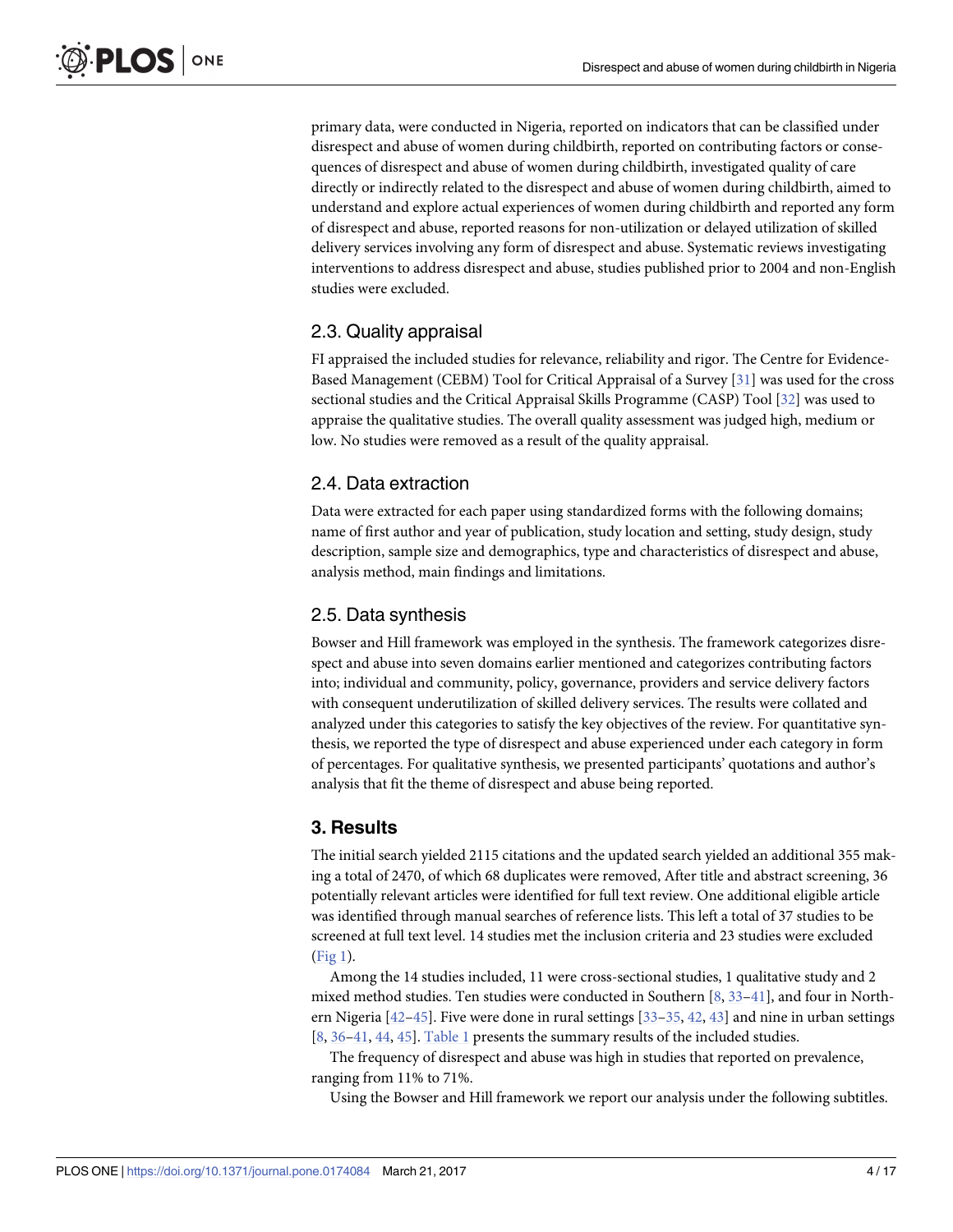<span id="page-4-0"></span>



<https://doi.org/10.1371/journal.pone.0174084.g001>

#### 3.1. Physical abuse

In the study by Okafor et al. [\[8\]](#page-14-0) women reported physical abuse during childbirth (36%). These included being "restrained or tied down during labor" (17.3%), "episiotomy given or sutured without anesthesia" (9.2%), being "beaten, slapped, or pinched" (7.2%); and being "sexually abused by health worker" (2%).

#### 3.2. Non-consented care

In a mixed method study by Uzochukwu et al. in Enugu State [[34](#page-15-0)], most women reported absence of patient information processes by their health care providers: "*We want nurses who* are kind, who would be patient enough to tell us what is happening to us. Most of them (nurses) *do not*. . .." In another study, more than half of women (54.5%) also reported non-consented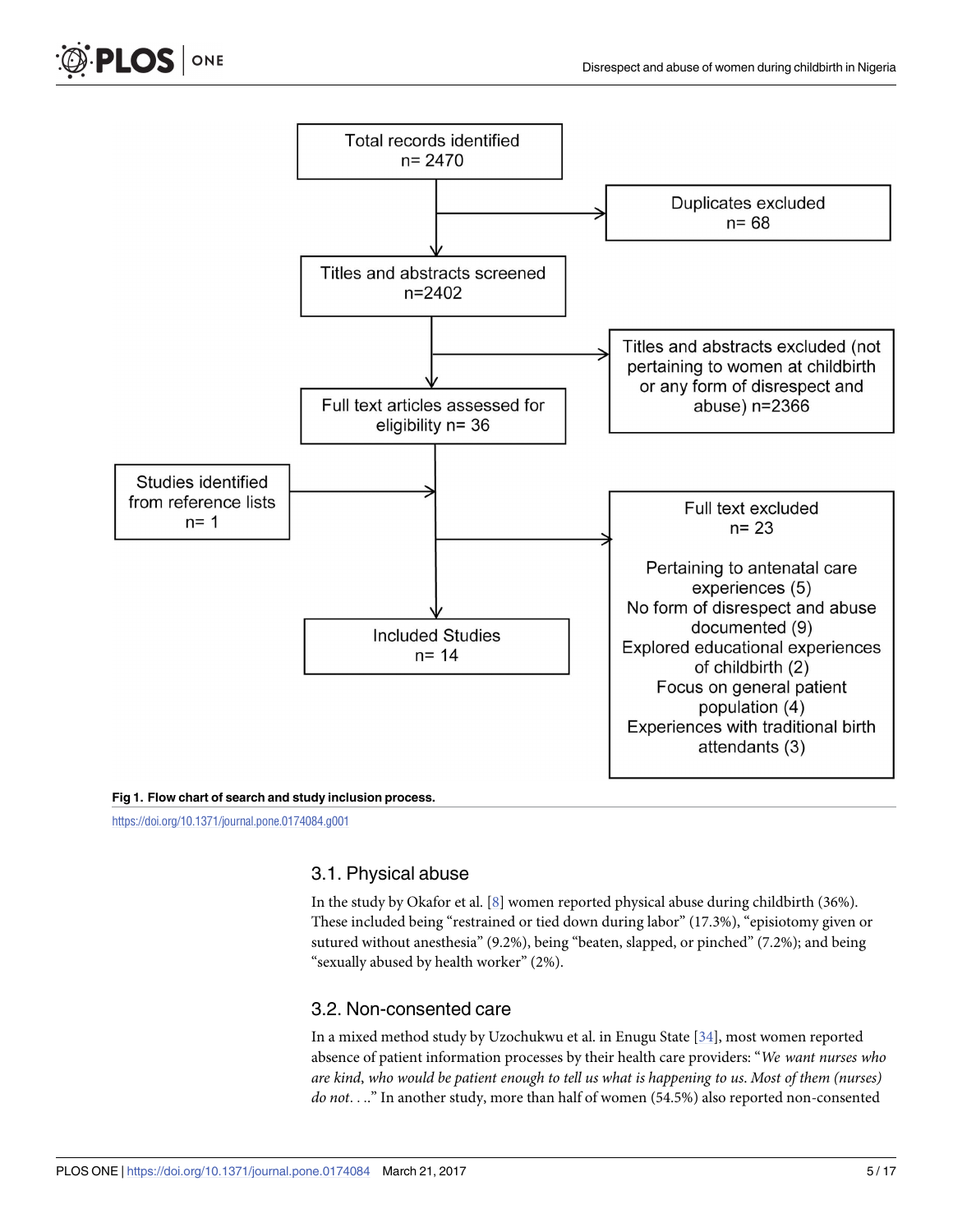<span id="page-5-0"></span>

|                                                                                                                                                                   | Summary results of included studies.<br>and<br>Study design<br>description<br>Study location<br>and setting | mple size<br>ဖိ                                                                                                                                                                                                                          | Demographics                                                                                                                                  | characteristics of<br>Type and                                                                                                            | Results                                                                                                        | Type of analysis<br>done                                                                                                    | <b>Bias/Limitations</b>                                                                                                                              |
|-------------------------------------------------------------------------------------------------------------------------------------------------------------------|-------------------------------------------------------------------------------------------------------------|------------------------------------------------------------------------------------------------------------------------------------------------------------------------------------------------------------------------------------------|-----------------------------------------------------------------------------------------------------------------------------------------------|-------------------------------------------------------------------------------------------------------------------------------------------|----------------------------------------------------------------------------------------------------------------|-----------------------------------------------------------------------------------------------------------------------------|------------------------------------------------------------------------------------------------------------------------------------------------------|
| Qualitative study<br>(Semi structured<br>interviews)<br>• Niger Delta<br>• Rural                                                                                  |                                                                                                             | previously delivered<br>Purposive sampling<br>8 pregnant women<br>of women who had<br>in a maternity<br>center<br>$\bullet$ $\qquad$ $\bullet$                                                                                           | Women age range<br>24-35 years                                                                                                                | disrespect and abuse<br>Bullying, Insult, lack of<br>privacy, overcrowded<br>labor rooms, delay in<br>getting treatment                   | Negative attitude of staff<br>women cited as main<br>reason for avoiding<br>towards pregnant<br>maternity care | grounded theory<br>Analysis by                                                                                              | to extrapolate results to<br>valid, might be difficult<br>other settings, so low<br>Although internally<br>Small sample size<br>external validity    |
| Mixed (Cross sectional<br>study and Focused<br>Group Discussion)<br>questionnaire<br>administered<br>Interviewer<br>• May 1999<br>State. Oji<br>river LG<br>Enugu |                                                                                                             | group) by purposive<br>sampling of women<br>selected by simple<br>Four FGDs (9-10<br>random sampling<br>delivered in the<br>Survey of 405<br>members per<br>preceding 12<br>households<br>of who had<br>months<br>$\bullet$<br>$\bullet$ | months. Households<br>had a delivery in the<br>household who has<br>preceding twelve<br>One woman per<br>excluded if this<br>criteria not met | insensitive to patients,<br>without provocation,<br>diagnosis or results<br>Bad and unfriendly<br>attitude, insults<br>non-explanation of | 29.3% reported poor<br>staff attitude. P< 0.05                                                                 | FGDs transcribed<br>tabulations and<br>analysis used<br>Survey data<br>analyzed by<br>and content                           | Intervals (CI's). Open to<br>Also open to recall bias<br>selection bias as some<br>households excluded<br>Unclear on precision<br>without Confidence |
| Interviewer completed<br>questionnaire<br>Cross-sectional Study<br>(Questionnaires)<br>River State<br>Akwa Ibom<br>Feb to July<br>2003<br>and Cross               |                                                                                                             | $\begin{array}{ l } \hline 2063\text{ pregnant women} \\ \hline \text{from } 47\text{ spiritual} \\ \hline \text{curveth based olinics.} \end{array}$                                                                                    | between 15 and 48<br>Women aged<br>years                                                                                                      | Unfriendly staff<br>attitude                                                                                                              | 12.1% had experienced<br>harsh attitude of health<br>workers                                                   | analysis done not<br>Full details of<br>provided                                                                            | significance and CI not<br>power calculations for<br>sampling technique<br>No information on<br>sample size and<br>used. Statistical<br>calculated   |
| (Questionnaires)<br>community<br>• Kogi State.<br>• Rural                                                                                                         | Cross-sectional Study                                                                                       | governments out of 21<br>LG available.<br>1,640 women from 11<br>rural local                                                                                                                                                             | Women aged 15 to 49<br>experienced childbirth<br>years who had                                                                                | Poor attitude of health<br>workers                                                                                                        | workers. $X^2 = 134.69$ , df<br>64.3% reported poor<br>attitude of health<br>$(1)$ p<0.0001                    | Univariate analysis<br>and chi2 tests for<br>association                                                                    | · Unclear on precision<br>sampling technique<br>for sample size and<br>power calculations<br>. No information on<br>without Cl's.<br>used.           |
| (Questionnaires)<br>Rivers<br>State.                                                                                                                              | Cross-sectional study                                                                                       | 2 mothers. 2 health<br>centers selected from<br>12 health centers by<br>systematic random<br>sampling, 112<br>mothers were then<br>selected by simple<br>random sampling<br>Ξ                                                            | Women aged 15to 49<br>years                                                                                                                   | Unfriendly attitude of<br>staff, rude, arrogant,<br>neglectful behavior                                                                   | unfriendly attitude of<br>70.8% reported<br>staff                                                              | Simple descriptive<br>statistics in form of<br>percentages                                                                  | abstract and the study<br>methods not detailed.<br>Inconsistency in the<br>generalizable to the<br>population. Small<br>sample size.<br>Results not  |
| questionnaire)<br>(Structured<br>Ogun State<br>September<br>to October<br>Suburban<br>Sagamu,                                                                     | Cross sectional study                                                                                       | and then five streets<br>then systematically<br>selected from each<br>selected randomly<br>3 wards randomly<br>The women were<br>selected from 11<br>from each ward.<br>• 392 women<br>selected by<br>multistage<br>sampling.<br>street  | childbearing age who<br>had carried at least<br>one pregnancy to<br>term in the past 5<br>Women of<br>years                                   | Bad attitude of staff,<br>long waiting time                                                                                               | cited long waiting times<br>attitude of staff. 29.4%<br>11.3% reported bad                                     | variables. Results<br>between some<br>presented as<br>percentages<br>association<br>Chi-square<br>statistics to<br>evaluate | and CIs not given for all<br>Statistical significance<br>Open to recall bias.<br>variables                                                           |
|                                                                                                                                                                   |                                                                                                             |                                                                                                                                                                                                                                          |                                                                                                                                               |                                                                                                                                           |                                                                                                                |                                                                                                                             | (Continued)                                                                                                                                          |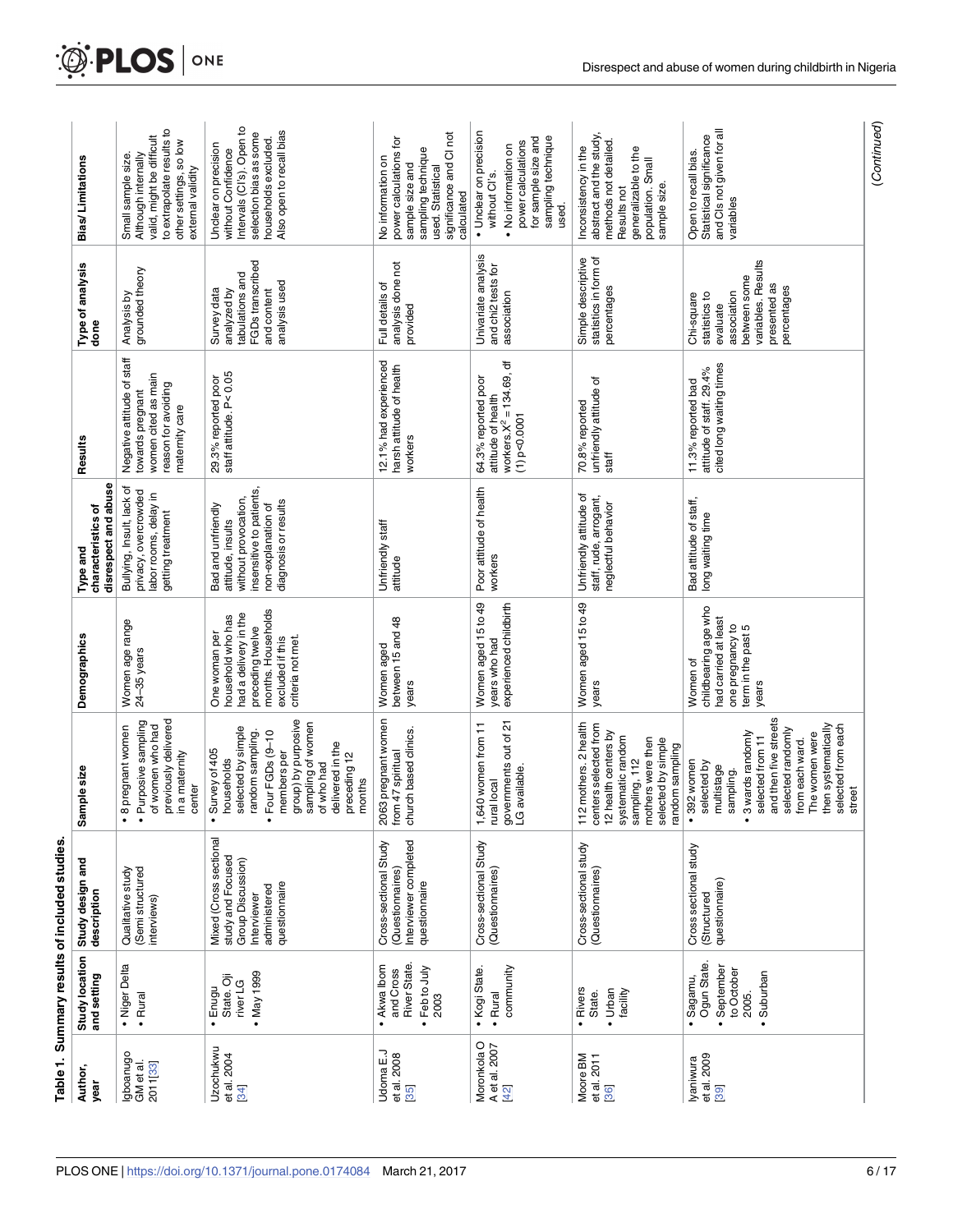<span id="page-6-0"></span>

| Author,<br>year                         | Study location<br>and setting                                  | Study design and<br>description                                                            | ample size<br>U)                                                                                                                                                                                                               | Demographics                                                                                                               | disrespect and abuse<br>characteristics of<br>Type and                                                                                                                            | Results                                                                                                                                                                                 | Type of analysis<br>done                                                                                                                          | Bias/Limitations                                                                                                                                                                                                     |
|-----------------------------------------|----------------------------------------------------------------|--------------------------------------------------------------------------------------------|--------------------------------------------------------------------------------------------------------------------------------------------------------------------------------------------------------------------------------|----------------------------------------------------------------------------------------------------------------------------|-----------------------------------------------------------------------------------------------------------------------------------------------------------------------------------|-----------------------------------------------------------------------------------------------------------------------------------------------------------------------------------------|---------------------------------------------------------------------------------------------------------------------------------------------------|----------------------------------------------------------------------------------------------------------------------------------------------------------------------------------------------------------------------|
| Lamina MA<br>et al. 2004<br>[40]        | Ogun State.<br>• Dec 2001-<br>May 2002.<br>Suburban<br>Sagamu, | Cross sectional study<br>questionnaires, self-<br>administered)<br>(Structured             | 266 women from the<br>  maternity clinic of the<br>  teaching hospital                                                                                                                                                         | Women aged 16 to 42<br>years with at least 1<br>delivery                                                                   | Time wasting, bad<br>attitude, lack of<br>privacy                                                                                                                                 | wasting and bad attitude<br>16.5% reported time<br>of hospital staff                                                                                                                    | Not detailed                                                                                                                                      | calculated, confounders<br>significance and CI not<br>Open to selection bias,<br>not fully accounted for<br>power calculation for<br>sampling technique<br>No information on<br>sample size and<br>used. Statistical |
| et al. 2006<br>Onah <sub>HE</sub><br>37 | April to June<br>2004.<br>Enugu<br>• Urban<br>State.           | Cross sectional study<br>questionnaires)<br>(Structured                                    | list of the houses in<br>3 districts selected<br>districts in the city,<br>the 3 districts then<br>randomly from 12<br>obtained and 800<br>houses selected<br>1098 women<br>selected by<br>multistage<br>sampling.<br>randomly | delivered in the last 3<br>Women who had<br>months                                                                         | and rudeness of staff,<br>promptness of care,<br>Unfriendly behavior<br>lack of privacy                                                                                           | cited promptness of care<br>p<0.001, and 6.8% cited<br>ack of privacy p<0.001<br>24.3% said attitude of<br>staff p<0.001, 94.2%                                                         | Chi-square used as<br>test of significance<br>at 95% confidence<br>level                                                                          | confounders not fully<br>CI not calculated<br>accounted for                                                                                                                                                          |
| Sule et al.<br>2012 [44]                | center(PHC)<br>· Primary<br>health<br>· Urban<br>• Zaria       | Cross sectional Study<br>(Questionnaires)                                                  | 315 women, Sampling<br>technique not given                                                                                                                                                                                     | Women attending the<br>primary health facility<br>who had had at least<br>maternity clinic of a<br>one delivery            | attitude, not allowed to<br>Companionship not<br>delivery, unfriendly<br>deliver in preferred<br>allowed during<br>position                                                       | position, 2% cited lack of<br>12.05% was not allowed<br>companionship, 10.84%<br>cited unfriendly health<br>prevented from being<br>delivered in preferred<br>workers, 4.82%<br>privacy | Univariate analysis<br>and chi2 tests for<br>association                                                                                          | Open to selection bias,<br>small sample size                                                                                                                                                                         |
| Chigbu et al.<br>2011 [38]              | · Enugu State<br>care centers<br>• 3 maternity<br>• Urban      | Cross sectional study.<br>questionnaires<br>administered<br>Interviewer                    | Sampling technique<br>not given<br>1008 women                                                                                                                                                                                  | Pregnant women with<br>at least one delivery                                                                               | Denial of pain relief<br>during labor                                                                                                                                             | abor despite requesting<br>denied pain relief during<br>66.5% of women were<br>for it                                                                                                   | Fischer exact test<br>confidence level<br>at a 95%                                                                                                | Courtesy bias, most of<br>questioned by their<br>the women were<br>providers                                                                                                                                         |
| Idris et al.<br>2013 [45]               | Semi-urban<br>community<br>• Kaduna<br>State                   | Cross sectional study.<br>Structured interviewer<br>questionnaire<br>administered          | 150 mothers, Multi<br>stage sampling<br>technique                                                                                                                                                                              | 24 months preceding<br>who delivered in the<br>group $(15-49 \text{ years})$<br>reproductive age<br>the survey<br>women of | negative provider<br>attitude                                                                                                                                                     | $23.7\%$ (CI = 16.4-32.7)<br>attitude reported by<br>negative provider<br>p < 0.0001                                                                                                    | intervals and test of<br>percentages with<br>Frequencies and<br>95% confidence<br>significance                                                    | bias, Confounders not<br>Courtesy bias, recall<br>fully accounted for                                                                                                                                                |
| Okafor et al.<br>2015 [8]               | · Enugu State<br>• Teaching<br>hospital                        | Cross sectional study.<br>structured and pre<br>tested questionnaire<br>Self-administered, | 446 women.<br>Convenience<br>sampling                                                                                                                                                                                          | Mothers accessing<br>immunization for their<br>new-born who had<br>previous 6 weeks.<br>delivered in the                   | Non consented care<br>Abandonment and<br>Non dignified care<br>Non confidential<br>Physical abuse<br>Discrimination<br>Detention in<br>facilities<br>neglect<br>care<br>$\bullet$ | (98.0%) reported at least<br>disrespect during their<br>last childbirth<br>one kind of abuse and                                                                                        | analyze categorical<br>Cross tabulation to<br>intervals. p<0.05<br>expressed using<br>odds ratios and<br>relationships<br>confidence<br>data, and | not generalizable to the<br>sample size, Results<br>Recall bias, small<br>population                                                                                                                                 |
|                                         |                                                                |                                                                                            |                                                                                                                                                                                                                                |                                                                                                                            |                                                                                                                                                                                   |                                                                                                                                                                                         |                                                                                                                                                   | (Continued)                                                                                                                                                                                                          |

Table 1. (Continued) **Table 1.** (Continued)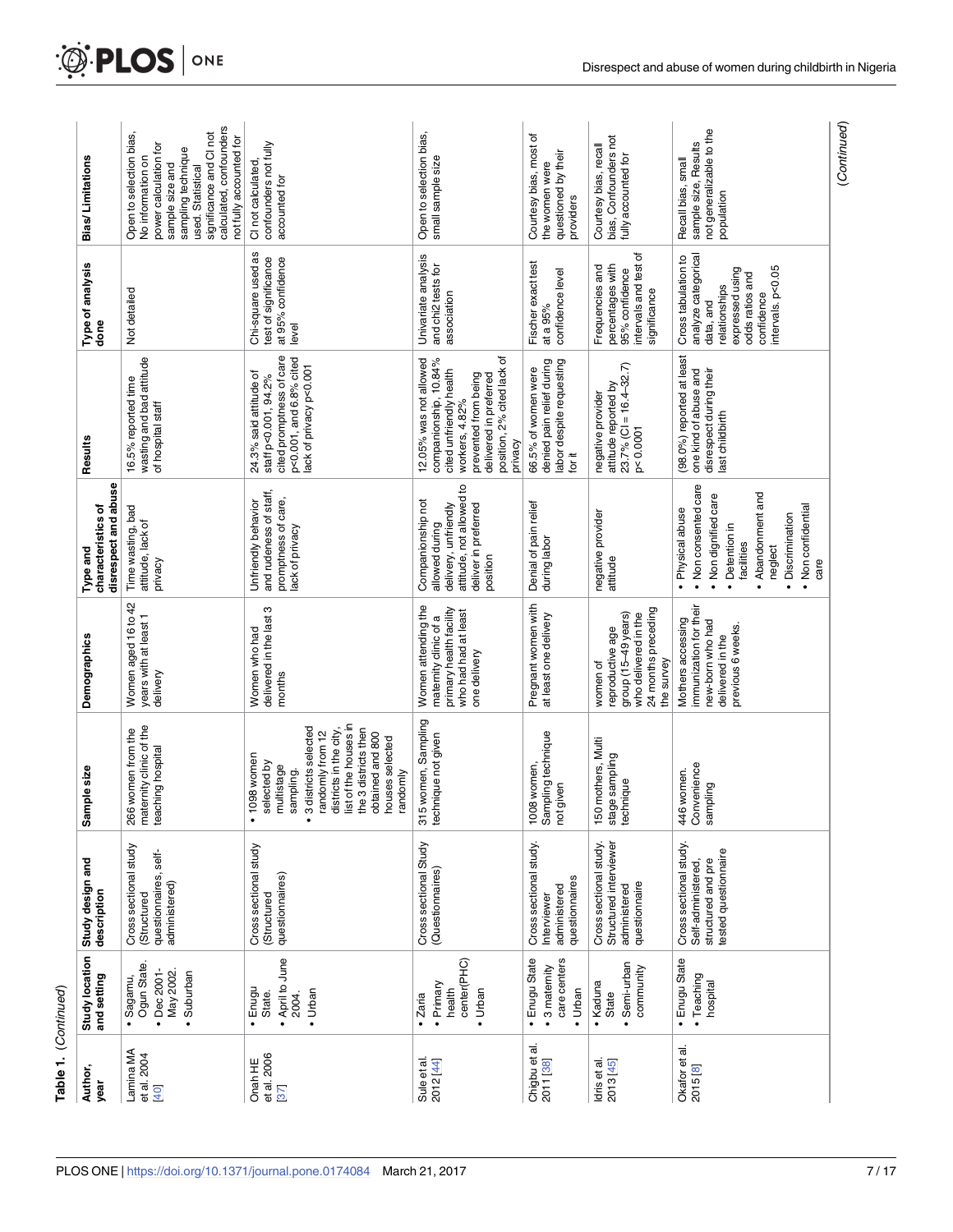| Author,<br>year             | and setting                                                           | Study location Study design and<br>description                                                                                                          | Sample size                                                                                  | Demographics                                                                                  | disrespect and abuse<br>characteristics of<br><b>Type and</b>                       | Results                                                     | Type of analysis<br>done                                                                                                           | Bias/Limitations                                                                                                   |
|-----------------------------|-----------------------------------------------------------------------|---------------------------------------------------------------------------------------------------------------------------------------------------------|----------------------------------------------------------------------------------------------|-----------------------------------------------------------------------------------------------|-------------------------------------------------------------------------------------|-------------------------------------------------------------|------------------------------------------------------------------------------------------------------------------------------------|--------------------------------------------------------------------------------------------------------------------|
| et al. 2014<br>dnebue<br>41 | Enugu State<br>North LG)<br>(Nnewi<br>facilities<br>$\overline{P}$ HC | Mixed (Cross sectional<br>  study and Focused<br>  Group Discussion)<br>  Interviewer<br>pretested semi-<br>questionnaire<br>administered<br>structured | 280 women by multi   Women utilizing<br>purposive sampling<br>stage sampling<br>Four FGDs by | maternal health care<br>services                                                              | Time wasting but good   45.7% reported long<br>attitude of health care<br>providers | being attended to during<br>waiting time before<br>delivery | presented in tables.<br>significance using<br>Chi-square test,<br>distributions<br>Frequency<br><b>Statistical</b><br>$P < 0.05$ . | recall bias. Courtesy<br>questioned by their<br>Small sample size,<br>bias, most of the<br>women were<br>providers |
| Ashimi et al.<br>2015 [43]  | hospitals                                                             | pretested interviewer<br>administered semi<br>Jigawa State   Descriptive cross<br>· Two general sectional study,<br>questionnaire<br>structured         | systematic sampling<br>0 women by<br>4                                                       | clinic whose last birth<br>attending antenatal<br>was 15 months or<br>Pregnant women<br>less. | Poor attitude of health   12.9% reporting poor<br>workers                           | workers as reason for<br>attitude of health<br>home birth   | standard deviation.<br>The chi-square test<br>or Fishers test. P<br>Frequencies and<br>percentages.<br>Means and<br>80.05          | Courtesy bias. Facility<br>generalizable to the<br>community.<br>based, not                                        |
|                             |                                                                       | Abbreviations: Primary Health Centre (PHC), Focus Group Discussion (FGD), Local Government (LG), Confidence Interval (CI)                               |                                                                                              |                                                                                               |                                                                                     |                                                             |                                                                                                                                    |                                                                                                                    |

Abbreviations: Primary Health Centre (PHC), Focus Group Discussion (FGD), Local Government (LG), Confidence Interval (CI)

https://doi.org/10.1371/journal.pone.0174084.t001 <https://doi.org/10.1371/journal.pone.0174084.t001>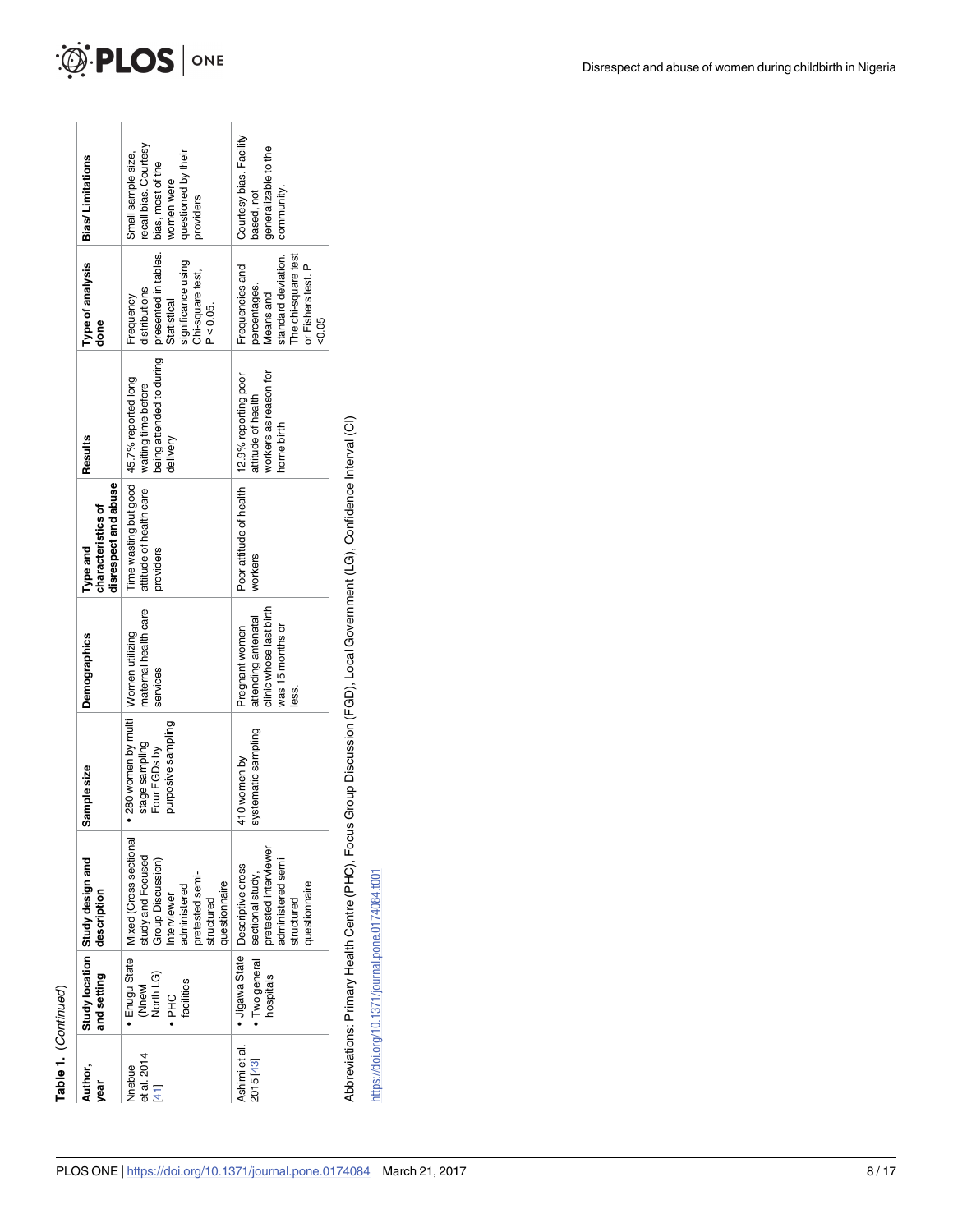procedures such as labor augmentation, shaving of pubic hair, sterilization, caesarean delivery and blood transfusion[[8\]](#page-14-0).

#### 3.3. Non-confidential care

Women reported non-confidential care in four studies including lack of privacy [[8](#page-14-0), [33](#page-15-0), [37](#page-15-0), [40](#page-15-0)], and disclosure of sensitive patient information without consent[ $8$ ]. In the qualitative study by Igboanugo et al. [\[33\]](#page-15-0) comprising 8 pregnant women purposively selected from the Niger Delta population, one of the women stated," *There was not enough space in the labor room*. . .*and they don't have the facilities*. *There were only two rooms and about 4 doctors*. . .*you could hear them (doctors) talking to other women*". Lamina et al. in a cross sectional study in Ogun State reported 16.5% of women complaining about too many medical students around during delivery without any privacy [\[40\]](#page-15-0). Women also reported disclosure to third parties of age (16.1%), medical history (1.8%) and HIV status (1.8%) without consent [[8\]](#page-14-0).

#### 3.4. Non-dignified care

Negative, poor and unfriendly provider attitude at their last delivery was reported by a range of 11.3% to 70.8% of women in eight cross-sectional surveys [[8](#page-14-0), [35](#page-15-0)–[37](#page-15-0), [39](#page-15-0), [42](#page-15-0), [43,](#page-15-0) [45\]](#page-15-0). Women reported insults without provocation and insensitiveness to patients [[34](#page-15-0)]. According to one of the women in the mixed method study conducted in Enugu State "*I think the attitudes of our nurses are bad because they have no respect or mercy for a patient and they insult patients without been provoked*" [\[34\]](#page-15-0). Igboanugo et al. also reported women being bullied and insulted. The women were quoted as follows "*They (health workers) feel they are doing you a favor by coming* to the hospital ..........feel like the hospital is a home for demons, because of the character of the *workers*" [[33](#page-15-0)]. However, in one study by Nnebue et al. [\[41\]](#page-15-0), women reported good attitude of health workers, "*They are friendly and receptive; they listen to you and treat you well*. . .."

#### 3.5. Discrimination

In a cross-sectional study by Okafor et al. in Enugu State, 20% of women reported discrimina-tion on the basis of ethnicity, low social class, young age and HIV seropositive status[\[8\]](#page-14-0), however, in four cross sectional studies [[35](#page-15-0), [37](#page-15-0), [39](#page-15-0), [42](#page-15-0)], women of low socioeconomic status and with no formal education reported experiences of unfriendly and harsh attitudes of staff in higher proportion.

#### 3.6. Abandonment/Neglect

In one cross-sectional study, 29.1% of women reported abandonment and neglect [[8](#page-14-0)]. In another cross-sectional study by Sule et al., 12.1% of women were denied companionship during labor [\[44\]](#page-15-0) whilst in the cross-sectional study by Chigbu et al., 66.5% of women were denied pain relief during labor despite requesting for it [\[38\]](#page-15-0). Lack of promptness of care and time wasting was reported by a range of 10% to 24% of women in three studies [[37](#page-15-0), [39](#page-15-0), [40](#page-15-0)].

#### 3.7. Detention in facilities

22% of women reported detention in facilities for failure to pay their bills and that of their babies only in the cross-sectional study by Okafor et al conducted in a teaching hospital Enugu State[[8](#page-14-0)].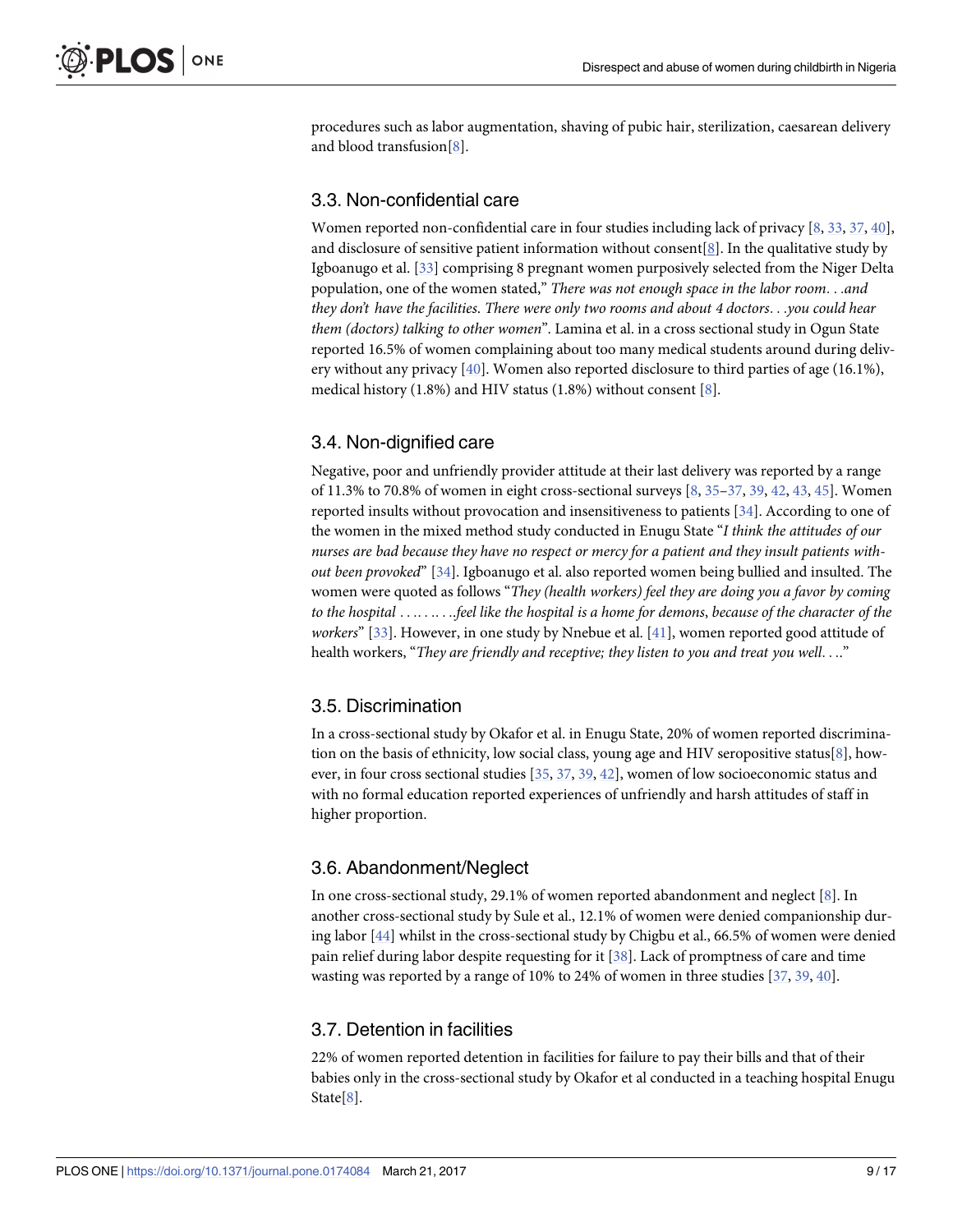#### <span id="page-9-0"></span>3.8. Factors contributing to disrespect and abuse during childbirth

Most of the included papers identified a range of factors contributing to disrespect and abuse in Nigeria according to the analysis they made of women's perceptions or self-reports including:

#### 3.9. Individual and community-level factors

**3.9.1. Normalization of disrespect and abuse during childbirth.** Moronkola et al [[42](#page-15-0)] speculated that women who are not aware of their rights and have never been exposed to any other system of care are not sensitive to the disrespect and abuse of health care workers and see such behavior and attitude as status quo. These women are not likely to report being mistreated or disrespected.

**3.9.2. Financial barriers.** An important barrier to respectful care at childbirth as well as skilled delivery service is the financial status of the woman [[33–35,](#page-15-0) [39,](#page-15-0) [40,](#page-15-0) [42\]](#page-15-0). Some women indicated that they report to hospitals late or not at all because of the costs involved [[33](#page-15-0)]. This might irk health providers who then react in an abusive and disrespectful way. One of the women in the qualitative study by Igboanugo et al [[33](#page-15-0)] was quoted as having said "*Because most things that scare mothers away from such care* . . ., *is maybe the money involved*". Another woman in the same study declared "*The nurses are harsh and rude when you don't come to the hospital early enough*. . ..." In another study, women reported that they were also insulted when they could not pay their bills [[34](#page-15-0)].

**3.9.3. Lack of autonomy and empowerment.** Four studies found that majority of women reporting disrespect and abuse were uneducated and of low socioeconomic status [\[35,](#page-15-0) [37,](#page-15-0) [39,](#page-15-0) [42\]](#page-15-0). The authors of these studies concluded that educated women are better aware of their rights reducing the likelihood of being subjected to disrespectful and abusive behavior. Education may also increase self-confidence thereby reducing power differential between health providers and women [\[36\]](#page-15-0). Lamina et al [[40](#page-15-0)] also commented on the higher rate of hospital deliveries in educated women postulating they were less likely to be disrespected thereby increasing their level of utilization.

#### 3.10. National laws & policies, human rights, and ethics

**3.10.1. Lack of enforcement of national laws and policies and lack of legal redress mechanisms.** None of the studies provided direct quantitative or qualitative evidence for this factor, however the discussion section of the study by Moore et al speculated that policies that protect the rights of women are hardly enforced and providers are rarely held accountable for their actions resulting in unchecked cases of disrespect and abusive [[36](#page-15-0)].

#### 3.11. Governance & leadership

**3.11.1. Lack of leadership/supervision for respect and non-abuse in childbirth.** According to Igboanugo et al [\[33\]](#page-15-0), sometimes, there is weak leadership and no supervision as there is nobody to check the providers' actions in terms of the basic care that is delivered and the way patients are handled. One of the women in this study was quoted as follows: "*Sometimes it may be the consultant that is very rude*, *so there is nobody higher up to report to*" [\[33\]](#page-15-0).

#### 3.12. Providers & service delivery

**3.12.1. Provider distancing as a result of training.** Provider training sometimes create separation between providers and patients by not giving much attention to the dynamics of interpersonal care $[46]$  $[46]$ . This form of distancing can lead to provider insensitiveness as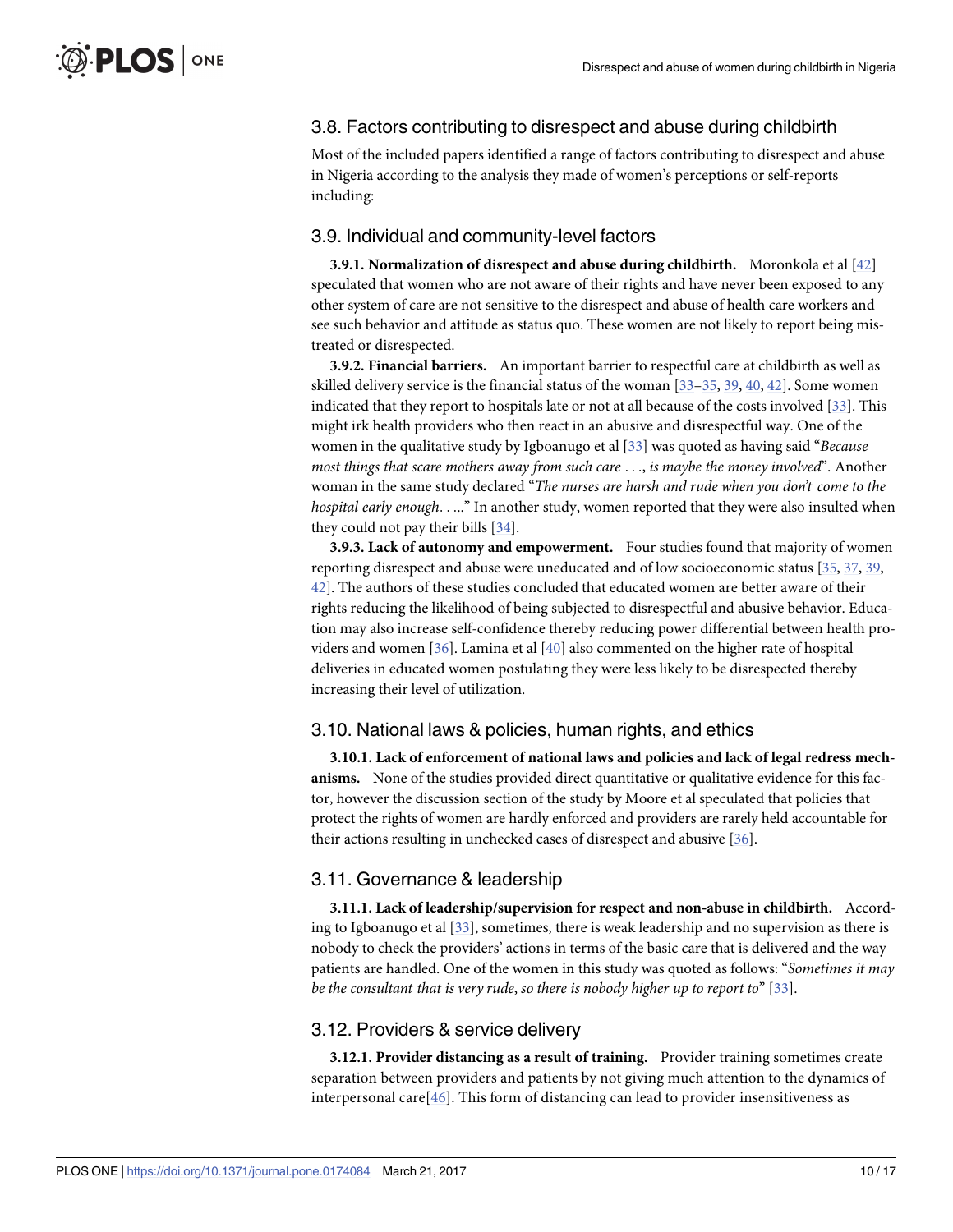<span id="page-10-0"></span>described by patients. Providers in a unique study were described as being used to illness and death leading to insensitiveness towards women during childbirth. *"Nothing touches their heart anymore"* was the way one of the women described providers' insensitiveness to patients [[34\]](#page-15-0).

**3.12.2. Provider demoralization related to weak health systems.** The negative effects of under-resourced and strained health systems on provider motivation were described as contributors to disrespect and abuse in three studies [[33](#page-15-0), [34](#page-15-0), [37](#page-15-0)]. Bad attitude of health workers was attributed to health facilities being understaffed leading to them becoming overworked, tired and easily irritable [[34](#page-15-0)]. Lack of training of staff to improve quality of care [[33](#page-15-0), [37](#page-15-0)], poor remuneration and lack of motivation [[37](#page-15-0)] could contribute to negative attitude. Poorly designed hospital environment with minimal privacy and lacking equipment and infrastructure was also reported with as contributing factors to disrespect and abuse of women [\[33\]](#page-15-0).

#### 3.13. Consequences

The following consequences of disrespect and abuse were reported in the papers reviewed.

**3.13.1. Non utilization or delayed utilization of skilled delivery services.** The bad attitude of health workers was cited as one major motivation for women avoiding skilled delivery services [\[34,](#page-15-0) [36,](#page-15-0) [39,](#page-15-0) [42\]](#page-15-0), and choosing to deliver at home or in spiritual church based centers [\[35,](#page-15-0) [43\]](#page-15-0). Some women reported presenting to the hospital was a last resort if they had not attended antenatal or previously booked in the hospital because the health staff were usually very rude and abusive [[33](#page-15-0), [42](#page-15-0)].

**3.13.2. Psychological consequences.** The lack of compassion and bad attitude of health workers was cited as resulting in social and psychological distance between the women and health workers reducing accessibility even when services were available [[37\]](#page-15-0).

#### **4. Discussion**

Our systematic review suggests that disrespect and abuse of women during childbirth occurs frequently in Nigeria, and can take the many forms described in the literature for other settings. The type of abuse most repeatedly reported was non-dignified care and the least commonly reported were physical abuse and detention in facilities, mentioned only in one study [\[8](#page-14-0)].This might be unsurprising as they are both extreme forms of abuse. Nevertheless, underreporting is possible as this behavior may be accepted as normal and not considered as abuse or disrespect by some women [\[29\]](#page-15-0). Thus such incidents may not have been spontaneously reported if specific questions about these situations were not asked by the researchers (27). Our findings should therefore not be interpreted as though such acts rarely exist.

Our review findings are consistent with the limited published research literature on disrespect and abuse of women during childbirth. Verbal and physical abuse, lack of privacy and confidentiality, maltreatment, detainment in facilities, and negative and unfriendly staff attitudes as a barrier to utilization of skilled delivery services have been reported [[18](#page-14-0), [21](#page-14-0)–[23](#page-14-0), [27](#page-15-0), [29,](#page-15-0) [46](#page-15-0), [47](#page-16-0)]. Similar to the findings of this review, factors such as inadequate staff, infrastructure, equipment and supplies and lack of supervision of providers have also been described as important factors that contribute to disrespect and abuse [\[12,](#page-14-0) [16,](#page-14-0) [18,](#page-14-0) [23\]](#page-14-0).

The existence of disrespect and abuse was essentially defined as 'unfriendly, poor or negative staff attitude' in many studies [\[35,](#page-15-0) [36](#page-15-0), [43](#page-15-0), [45](#page-15-0)]. This vague description is open to interpretation and difficult to address without context specific descriptions on what exactly was considered unfriendly or negative. The qualitative and mixed method studies included in the review were more explicit and specific forms of disrespect and abuse experienced were described in more detail [[33](#page-15-0), [34](#page-15-0), [41](#page-15-0)].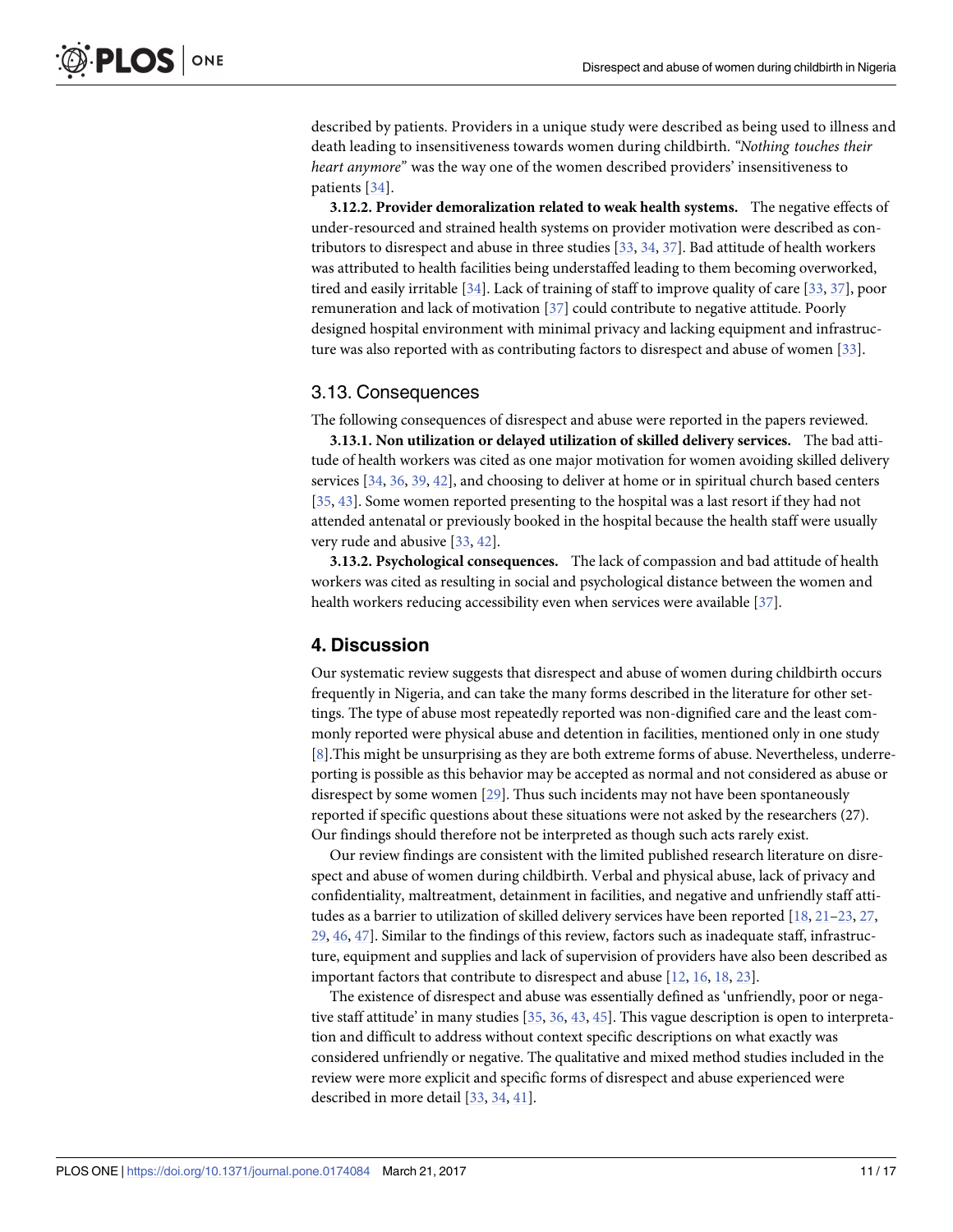<span id="page-11-0"></span>This is perhaps indicative that the nature of the topic under investigation requires an indepth interaction with women who have had such experiences to fully explore their understanding of such issues. Qualitative and mixed method studies are more likely to achieve this purpose. The experiences of disrespect and abuse and the context in which it occurs differ and might not be easily captured on a questionnaire.

It is challenging to measure accurately the occurrence of disrespect and abuse. Combination of quantitative, qualitative and observational methods may be the best way as demonstrated by the USAID TRAction Project in Kenya (Heshima Project) [\[48\]](#page-16-0) which combined questionnaire interviews of providers, in-depth interviews, focus group discussions and case narratives from women and observations of client provider interactions. The women interviewed reported less abuse than observed and as such, the review findings may grossly underestimate the occurrence of disrespect and abuse as it does not include studies with observations.

Only one study reported satisfactory and positive experiences from women [\[41\]](#page-15-0), and more could be learned from these more positive encounters. Whilst past literature has shown that women can be both satisfied or happy with certain services and dissatisfied with other aspects of the care received, there was little nuance in the papers included in the review. For example, a woman may be grateful to have been saved but unhappy that providers discussed her case in public (26). This could be indicative of publication or researcher bias where negative experiences of women are mostly described or highlighted because these results are more interesting.

The Nigerian health system contributes to disrespect and abuse of women during childbirth by subjecting providers to degrading working conditions [[33](#page-15-0), [34,](#page-15-0) [37\]](#page-15-0). Women may sometimes perceive this system failure as an inadequacy on the provider's part in term of long waiting times, lack of promptness of care, neglect or abandonment of care, lack of privacy, overcrowded rooms and sometimes provider's lack of patience to indulge in pleasantries due to heavy work load. To achieve respectful and non-abusive care during childbirth, health systems must be responsive to specific needs of women at childbirth in a manner that ensures respect for their sexual and reproductive health and human rights[[49\]](#page-16-0).

Providers' lack of training in interpersonal care is a critical factor influencing disrespect and abuse of women at childbirth [[34](#page-15-0), [46](#page-15-0)]. Studies have reported improvements in service provision and provider-client relations following training of healthcare providers on interpersonal and communication skills[[50](#page-16-0), [51](#page-16-0)]. This form of targeted training could improve providers' self-awareness and sensitize them on how to better engage women during childbirth. In addition, counseling women in advance on what to expect during childbirth including their right to informed consent, privacy and confidentiality and inquiring if they have any preferences regarding labor and birth improves their birthing experience [[51](#page-16-0)]

A respectful maternity care campaign (RMC) undertaken by White Ribbon Alliance Nigeria in 2013 resulted in a state level implementation plan in Kwara State to include RMC at every level of the state's health system and approval of the RMC charter [[52](#page-16-0)]. It also informed the development of the Nigeria-focused health workers training guide on RMC[\[53\]](#page-16-0). This is a good start to putting respectful maternity care on the policy radar in Nigeria. However, policies to promote RMC as a standard of practice are hardly adopted, rarely specific and do not translate into meaningful actions in numerous instances[[49](#page-16-0)].

Moving forward, we believe disrespect and abuse of women at childbirth has not been extensively researched and comprehensively documented in Nigeria. The studies available do not explore the topic in details. As such, more research is needed to fully explore this issue. Use of standardized tools for quantitative measurements across all states, qualitative studies and observation of client provider interactions would prove beneficial.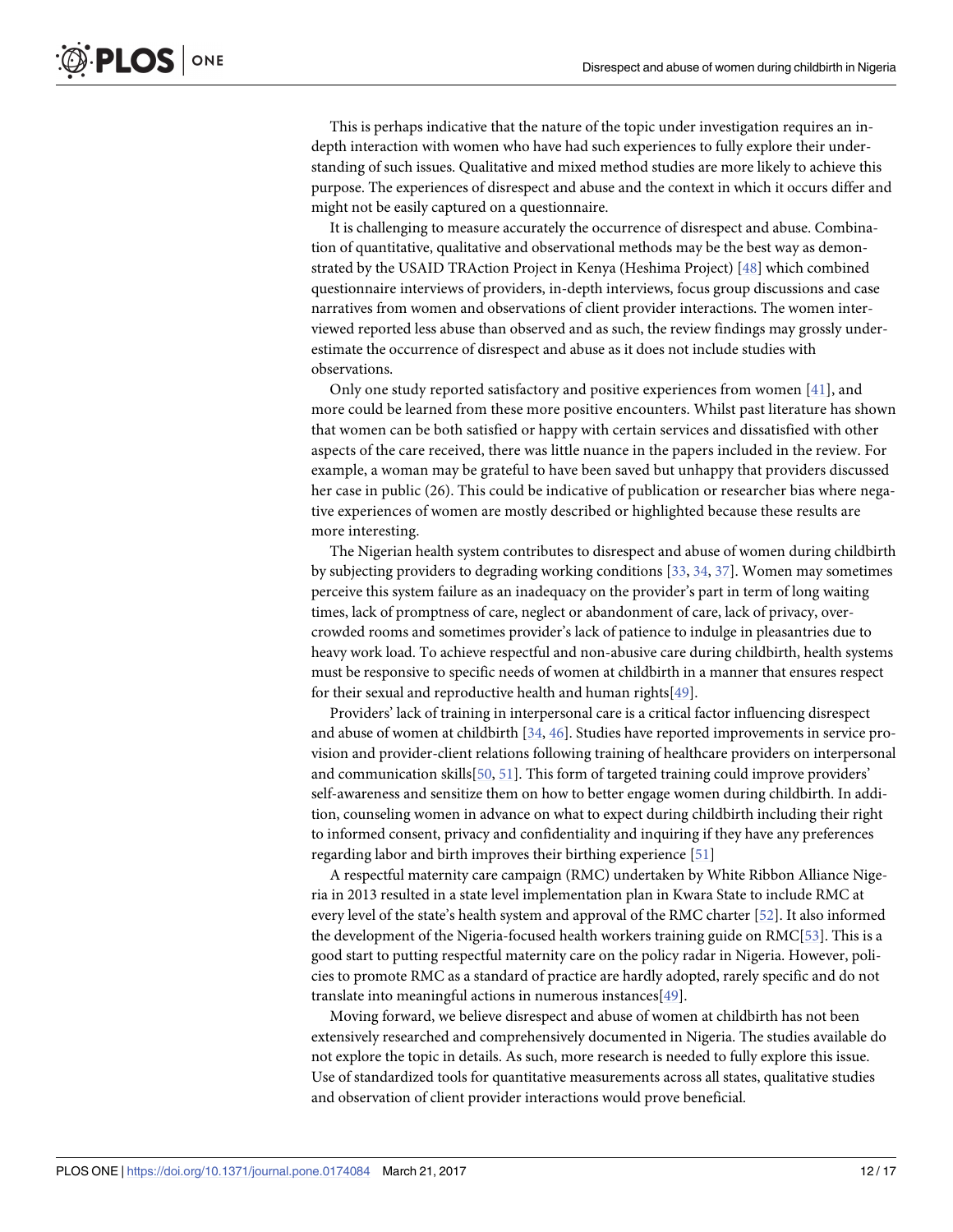#### 4.1. Strengths and limitations

Due to the similarity with the review topic, using the Bowser and Hill landscape analysis on disrespect and abuse to inform the evidence synthesis was deemed appropriate and proved useful in structuring the results. However, there is a likelihood we missed out factors that the landscape analysis might not have covered. The analysis did not utilize systematic search approach and synthesis methodology and emphasized more behavioral issues and less structural issues such as providers working conditions and a narrative synthesis may have sufficed.

This review could also have benefited from a section reporting on how the authors of the studies reviewed defined the types of disrespect and abuse and how that fits into the Bowser and Hill framework. This would have helped to put the similarities and differences in perspective. However, such data was not available.

None of the studies involved husbands or other relatives who may be companions of these women during childbirth. Women, sometimes, may not be in the best position to describe or give account of their experiences as childbirth is a highly stressful period and companions may be more observant and their views very informative.

Most of the studies in this review did not indicate who administered the questionnaires and conducted the interviews. This is very important to the nature and context of the topic of this review. If providers were involved in the interviews, it is possible women were not be willing to divulge and voice their views and experiences leading to courtesy bias and underreporting of disrespect and abuse (26). There was also little information on providers' perspective on disrespect and abuse in these studies. This is very important in understanding the causes and proffering solutions.

An important limitation is the medium to low quality of most of the studies inherent in the absence of power calculation, small sample size, risk of selection, recall and courtesy bias, absence of statistical significance and confidence intervals and their difficulty in accounting for potential confounders. The evidence provided is also not robust and appears superficial and lacking in context and depth. Because only a limited number of articles met our inclusion criteria, we chose to be inclusive regarding their methodological quality. For this reason, the findings of this review should be interpreted with caution.

#### **5. Conclusion**

This systematic review documented a broad range of disrespectful and abusive behavior experienced by women during childbirth in Nigeria, their contributing factors and consequences. Findings from this review contribute to the overall knowledge on barriers to the utilization of health facilities for delivery in Nigeria.

While the strength of the evidence is not robust, the nature of the factors influencing disrespectful and abusive behavior from the studies reviewed suggest that interventions such as empowering women and educating them on their rights, strengthening health systems to respond to specific needs of women at childbirth, improving providers training to include elements of interpersonal care and communication skills, and implementing and enforcing policies on respectful maternity care are important.

Further research is required to provide rigorous and more convincing evidence-base to explore disrespect and abuse of women during childbirth in Nigeria. This review explicitly points to the need for more robust evidence, particularly in the form of qualitative studies, since they are most valuable in terms of in-depth exploration of issues which this topic would benefit a lot from. Research should seek to understand the views and experiences of women, their families and providers. This will contribute immensely to the development and implementation of appropriate interventions.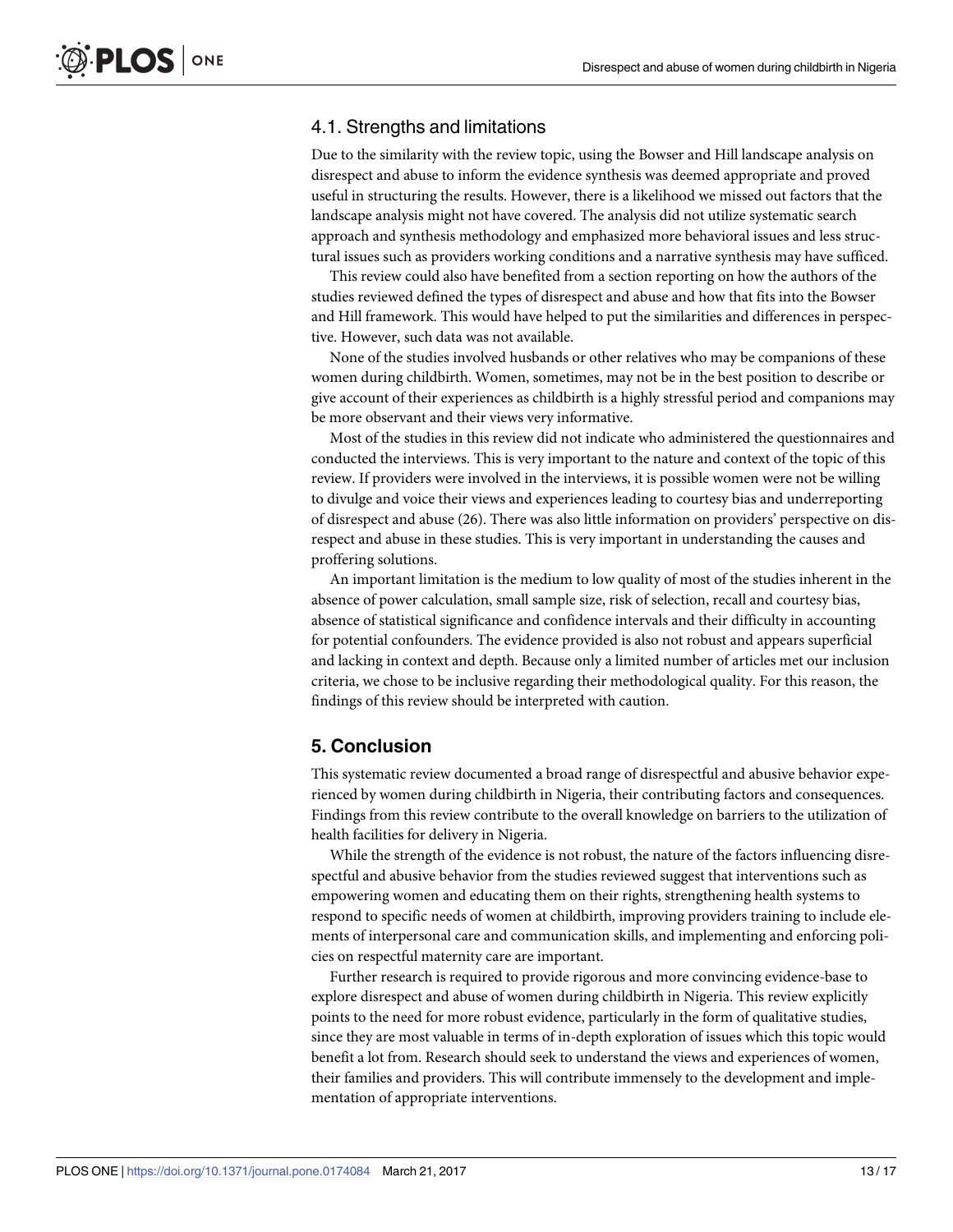#### <span id="page-13-0"></span>**Supporting information**

**S1 [Appendix](http://www.plosone.org/article/fetchSingleRepresentation.action?uri=info:doi/10.1371/journal.pone.0174084.s001). Search strategies.** Detailed search terms and filters applied to generate our search.

(DOCX)

**S2 [Appendix](http://www.plosone.org/article/fetchSingleRepresentation.action?uri=info:doi/10.1371/journal.pone.0174084.s002). Quality appraisal for quantitative studies.** (DOCX)

**S3 [Appendix](http://www.plosone.org/article/fetchSingleRepresentation.action?uri=info:doi/10.1371/journal.pone.0174084.s003). Quality appraisal for qualitative studies.** (DOCX)

**S4 [Appendix](http://www.plosone.org/article/fetchSingleRepresentation.action?uri=info:doi/10.1371/journal.pone.0174084.s004). Study exclusion table.** (DOCX)

**S5 [Appendix](http://www.plosone.org/article/fetchSingleRepresentation.action?uri=info:doi/10.1371/journal.pone.0174084.s005). PRISMA checklist.** (DOC)

#### **Acknowledgments**

We would like to express our sincere appreciation to Library staff at London School of Hygiene and Tropical Medicine for their assistance in developing the search strategies. We would also like to thank the authors who answered our request for more information on their studies.

#### **Author Contributions**

**Conceptualization:** FI VF.

**Formal analysis:** FI.

**Investigation:** FI.

**Methodology:** FI VF.

**Supervision:** VF.

**Validation:** FI OO.

**Visualization:** FI OO VF.

**Writing – original draft:** FI.

**Writing – review & editing:** FI OO VF.

#### **References**

- **[1](#page-1-0).** World Health Organization. Trends in maternal mortality: 1990 to 2015—Estimates by WHO, UNICEF, UNFPA, the World Bank Group, and the United Nations Population Division. Geneva, Switzerland: 2015.
- **[2](#page-1-0).** Alkema L, Chou D, Hogan D, Zhang S, Moller A-B, Gemmill A, et al. Global, regional, and national levels and trends in maternal mortality between 1990 and 2015, with scenario-based projections to 2030: a systematic analysis by the UN Maternal Mortality Estimation Inter-Agency Group. The Lancet. 387 (10017):462–74.
- **[3](#page-1-0).** World Health Organisation. NIGERIA. Maternal mortality in 1990–2015 WHO, UNICEF, UNFPA, World Bank Group, and United Nations Population Division Maternal Mortality Estimation Inter-Agency Group 2015. [http://www.who.int/gho/maternal\\_health/countries/nga.pdf?ua=1](http://www.who.int/gho/maternal_health/countries/nga.pdf?ua=1).
- **[4](#page-1-0).** Graham WJ, Bell JS, Bullough CHW. Can skilled attendance at delivery reduce maternal mortality in developing countries? In: De Brouwere V, Van Lerberghe W, editors. Safe Motherhood Strategies: A Review of the Evidence. Antwerp, Belgium: ITG Press; 2001.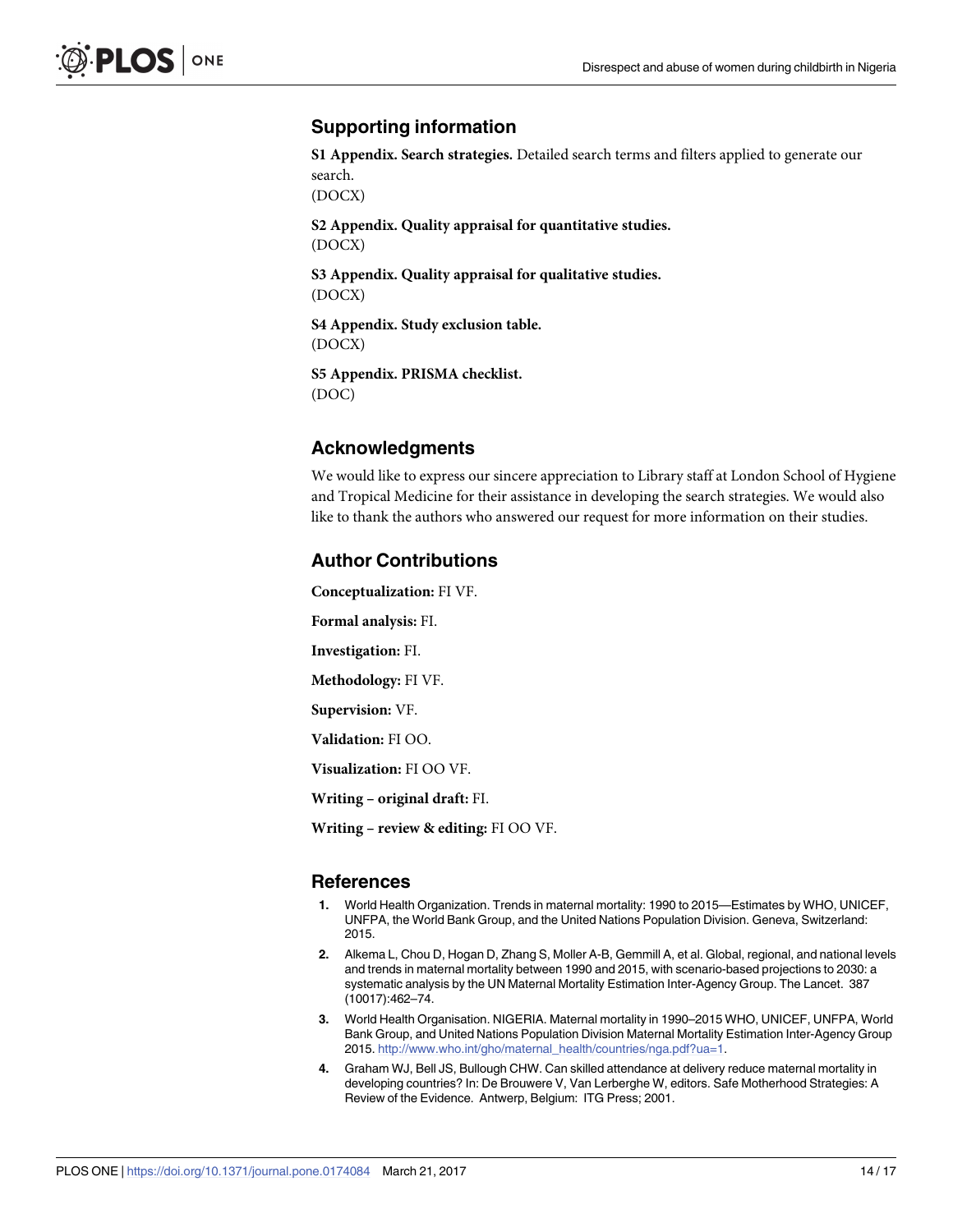- <span id="page-14-0"></span>**[5](#page-1-0).** United Nations. Sustainable Develpment Goals New York2015. [http://www.un.org/](http://www.un.org/sustainabledevelopment/health/) [sustainabledevelopment/health/.](http://www.un.org/sustainabledevelopment/health/)
- **[6](#page-1-0).** Babalola S, Fatusi A. Determinants of use of maternal health services in Nigeria—looking beyond individual and household factors. BMC Pregnancy & Childbirth. 2009; 9:43.
- **[7](#page-1-0).** Bohren MA, Hunter EC, Munthe-Kaas HM, Souza JP, Vogel JP, Gulmezoglu AM. Facilitators and barriers to facility-based delivery in low- and middle-income countries: a qualitative evidence synthesis. Reprod Health. 2014; 11(1):71. Epub 2014/09/23. <https://doi.org/10.1186/1742-4755-11-71> PMID: [25238684](http://www.ncbi.nlm.nih.gov/pubmed/25238684)
- **[8](#page-1-0).** Okafor II, Ugwu EO, Obi SN. Disrespect and abuse during facility-based childbirth in a low-income country. International Journal of Gynecology & Obstetrics. 2015; 128(2):110–3. [http://dx.doi.org/10.](http://dx.doi.org/10.1016/j.ijgo.2014.08.015) [1016/j.ijgo.2014.08.015](http://dx.doi.org/10.1016/j.ijgo.2014.08.015).
- **[9](#page-1-0).** Iloh GU, Ofoedu JN, Njoku PU, Odu FU, Ifedigbo CV, Iwuamanam KD. Evaluation of patients' satisfaction with quality of care provided at the National Health Insurance Scheme clinic of a tertiary hospital in South- Eastern Nigeria. Nigerian Journal of Clinical Practice. 2012; 15(4):469–74. [http://dx.doi.org/10.](http://dx.doi.org/10.4103/1119-3077.104529) [4103/1119-3077.104529](http://dx.doi.org/10.4103/1119-3077.104529). PMID: [23238200](http://www.ncbi.nlm.nih.gov/pubmed/23238200)
- **[10](#page-1-0).** Windau-Melmer Tamara. A Guide for Advocating for Respectful Maternity Care. Washington, DC: Futures Group, Health Policy Project: 2013.
- **11.** White Ribbon Alliance. Respectful maternity care: the universal rights of childbearing women. Washington(District of Columbia): White Ribbon Alliance 2011.
- **[12](#page-1-0).** Reis V, Deller B, Carr C, Smith J. Respectful Maternity Care: Country Experiences. Survey Report. Washington DC: United States Agency for International Development, 2012.
- **[13](#page-1-0).** Freedman LP, Kruk ME. Disrespect and abuse of women in childbirth: challenging the global quality and accountability agendas. The Lancet. 2014.
- **[14](#page-2-0).** Warren C, Njuki R, Abuya T, Ndwiga C, Maingi G, Serwanga J, et al. Study protocol for promoting respectful maternity care initiative to assess, measure and design interventions to reduce disrespect and abuse during childbirth in Kenya. BMC Pregnancy & Childbirth. 2013; 13:21. doi: [10.1186/1471-](http://dx.doi.org/10.1186/1471-2393-13-21) [2393-13-21.](http://dx.doi.org/10.1186/1471-2393-13-21)
- **[15](#page-1-0).** d'Oliveira AFPL, Diniz SG, Schraiber LB. Violence against women in health-care institutions: an emerging problem. The Lancet. 2002; 359(9318):1681–5. [http://dx.doi.org/10.1016/S0140-6736\(02\)08592-6](http://dx.doi.org/10.1016/S0140-6736(02)08592-6).
- **[16](#page-1-0).** Bowser D, Hill K. Exploring Evidence for Disrespect and Abuse in Facility-Based Childbirth Report of a Landscape Analysis. Washington, D.C.: USAID TRAction Project: Harvard School of Public Health, and University Research Co., 2010.
- **[17](#page-1-0).** Freedman LP, Ramsey K, Abuya T, Bellows B, Ndwiga C, Warren CE, et al. Defining disrespect and abuse of women in childbirth: a research, policy and rights agenda. Bull World Health Organ. 2014; 92 (12):915–7. <https://doi.org/10.2471/BLT.14.137869> PMID: [25552776](http://www.ncbi.nlm.nih.gov/pubmed/25552776)
- **[18](#page-1-0).** Bohren MA, Vogel JP, Hunter EC, Lutsiv O, Makh SK, Souza JP, et al. The Mistreatment of Women during Childbirth in Health Facilities Globally: A Mixed-Methods Systematic Review. PLoS medicine. 2015; 12(6):e1001847; discussion e. Epub 2015/07/01. <https://doi.org/10.1371/journal.pmed.1001847> PMID: [26126110](http://www.ncbi.nlm.nih.gov/pubmed/26126110)
- **[19](#page-1-0).** Asuquo EEJ, Etuk SJ, Duke F. Staff Attitude as a Barrier to the Utilisation of University of Calabar Teaching Hospital for Obstetric Care. African Journal of Reproductive Health. 2000; 4(2):69–73.
- **20.** Kaye D. Quality of midwifery care in Soroti district, Uganda. East African medical journal. 2000; 77 (10):558–61. PMID: [12862125](http://www.ncbi.nlm.nih.gov/pubmed/12862125)
- **[21](#page-2-0).** Moyer CA, Adongo PB, Aborigo RA, Hodgson A, Engmann CM. 'They treat you like you are not a human being': Maltreatment during labour and delivery in rural northern Ghana. Midwifery. 2014; 30 (2):262–8. <https://doi.org/10.1016/j.midw.2013.05.006> PMID: [23790959](http://www.ncbi.nlm.nih.gov/pubmed/23790959)
- **22.** Mugweni E, Ehlers VJ, Roos JH. Factors contributing to low institutional deliveries in the Marondera district of Zimbabwe. Curationis. 2008; 31(2):5–13. PMID: [19006953](http://www.ncbi.nlm.nih.gov/pubmed/19006953)
- **[23](#page-10-0).** Mselle LT, Moland KM, Mvungi A, Evjen-Olsen B, Kohi TW. Why give birth in health facility? Users' and providers' accounts of poor quality of birth care in Tanzania. BMC health services research. 2013; 13:174. <http://dx.doi.org/10.1186/1472-6963-13-174>. PMID: [23663299](http://www.ncbi.nlm.nih.gov/pubmed/23663299)
- **24.** Pettersson KO, Johansson E, Pelembe MDFM, Dgedge C, Christensson K. Mozambican midwives' views on barriers to quality perinatal care. Health Care for Women International. 2006; 27(2):145–68. <https://doi.org/10.1080/07399330500457994> PMID: [16484159](http://www.ncbi.nlm.nih.gov/pubmed/16484159)
- **25.** Kruk ME, et al. Women's preferences for place of delivery in rural Tanzania: a population-based discrete choice experiment. American Journal of Public Health. 2009; 99(9):1666–72. [https://doi.org/10.](https://doi.org/10.2105/AJPH.2008.146209) [2105/AJPH.2008.146209](https://doi.org/10.2105/AJPH.2008.146209) PMID: [19608959](http://www.ncbi.nlm.nih.gov/pubmed/19608959)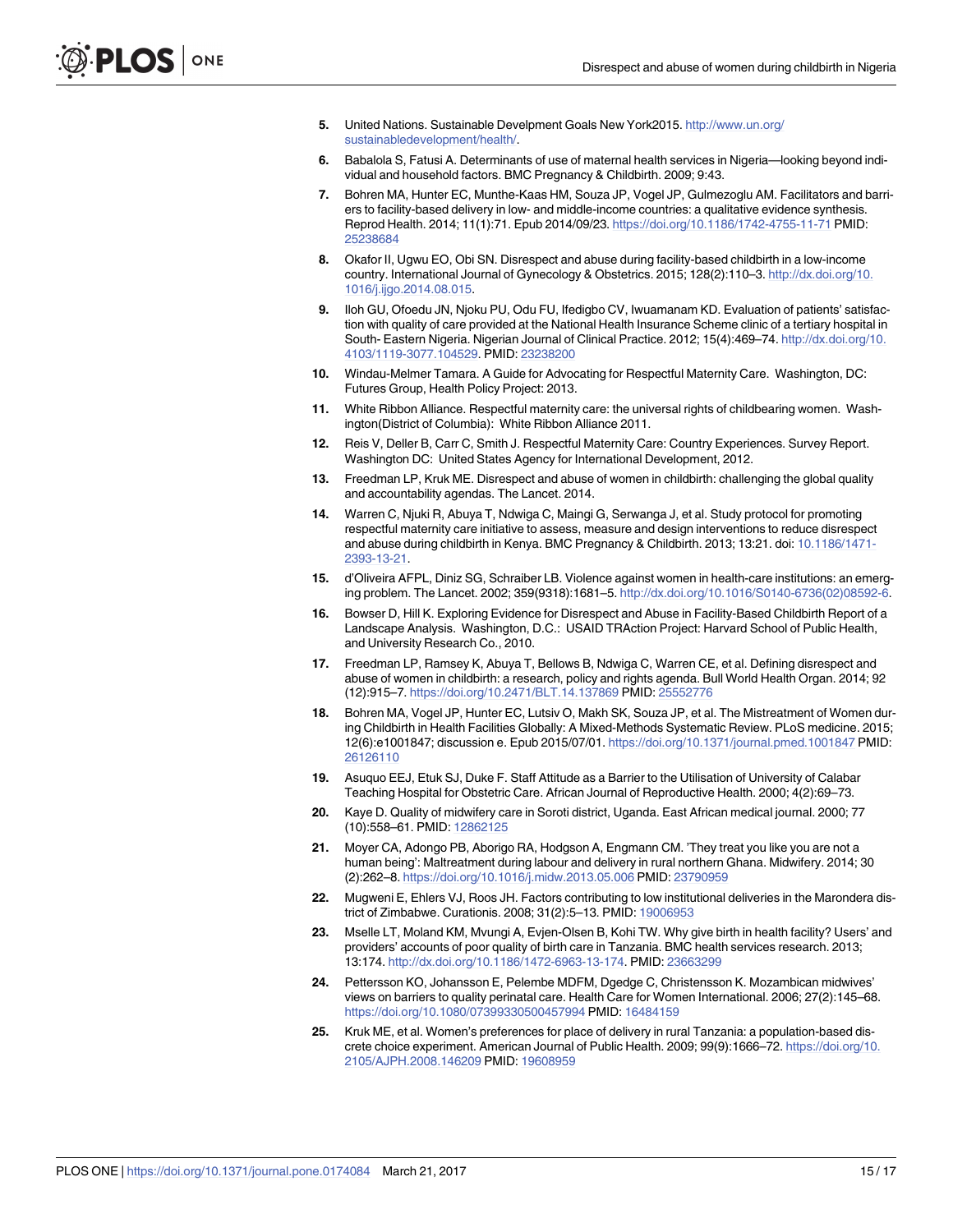- <span id="page-15-0"></span>**26.** D'Ambruoso L, Abbey M, Hussein J. Please understand when I cry out in pain: women's accounts of maternity services during labour and delivery in Ghana. BMC Public Health. 2005; 5:140. [https://doi.](https://doi.org/10.1186/1471-2458-5-140) [org/10.1186/1471-2458-5-140](https://doi.org/10.1186/1471-2458-5-140) PMID: [16372911](http://www.ncbi.nlm.nih.gov/pubmed/16372911)
- **[27](#page-10-0).** Kumbani LC, Chirwa E, Malata A, Odland JO, Bjune G. Do Malawian women critically assess the quality of care? A qualitative study on women's perceptions of perinatal care at a district hospital in Malawi. Reprod Health. 2012; 9:30. Epub 2012/11/20. <https://doi.org/10.1186/1742-4755-9-30> PMID: [23158672](http://www.ncbi.nlm.nih.gov/pubmed/23158672)
- **28.** Kumbani L, Bjune G, Chirwa E, Malata A, Odland JO. Why some women fail to give birth at health facilities: a qualitative study of women's perceptions of perinatal care from rural Southern Malawi. Reprod Health. 2013; 10:9. Epub 2013/02/12. <https://doi.org/10.1186/1742-4755-10-9> PMID: [23394229](http://www.ncbi.nlm.nih.gov/pubmed/23394229)
- **[29](#page-1-0).** Abuya T, Warren CE, Miller N, Njuki R, Ndwiga C, Maranga A, et al. Exploring the Prevalence of Disrespect and Abuse during Childbirth in Kenya. PLoS ONE. 2015; 10(4):e0123606. [https://doi.org/10.](https://doi.org/10.1371/journal.pone.0123606) [1371/journal.pone.0123606](https://doi.org/10.1371/journal.pone.0123606) PMID: [25884566](http://www.ncbi.nlm.nih.gov/pubmed/25884566)
- **[30](#page-2-0).** Finlayson K, Downe S. Why do women not use antenatal services in low- and middle-income countries? A meta-synthesis of qualitative studies. PLoS medicine. 2013;10(1).
- **[31](#page-3-0).** University of Oxford. Centre for Evidence Based Medicine(CEBM) Critical Appraisal tools [cited August 1 2014]. [http://www.cebm.net/critical-appraisal/.](http://www.cebm.net/critical-appraisal/)
- **[32](#page-3-0).** Critical Appraisal Skills Programme. Casp Checklists. [cited August 1 2014]. [http://www.casp-uk.net/#!](http://www.casp-uk.net/#!casp-tools-checklists/c18f8) [casp-tools-checklists/c18f8](http://www.casp-uk.net/#!casp-tools-checklists/c18f8).
- **[33](#page-3-0).** Igboanugo GM, Martin CH. What are Pregnant Women in a Rural Niger Delta Community's Perceptions of Conventional Maternity Service Provision? An Exploratory Qualitative Study. African Journal of Reproductive Health. 2011; 15(3):59–72. PMID: [22574493](http://www.ncbi.nlm.nih.gov/pubmed/22574493)
- **[34](#page-4-0).** Uzochukwu BS, Onwujekwe OE, Akpala CO. Community satisfaction with the quality of maternal and child health services in southeast Nigeria. East Afr Med J. 2004; 81(6):293–9. Epub 2005/09/20. PMID: [16167676](http://www.ncbi.nlm.nih.gov/pubmed/16167676)
- **[35](#page-3-0).** Udoma EJ, Ekanem AD, Abasiattai AM, Bassey EA. Reasons for preference of delivery in spiritual church-based clinics by women of south-south Nigeria. Nigerian Journal of Clinical Practice. 2008; 11 (2):100–3. PMID: [18817047](http://www.ncbi.nlm.nih.gov/pubmed/18817047)
- **[36](#page-3-0).** Moore BM, Alex-Hart BA, George IO. Utilization of health care services by pregnant mothers during delivery: a community based study in Nigeria. East African Journal of Public Health. 2011; 8(1):49–51. PMID: [22066284](http://www.ncbi.nlm.nih.gov/pubmed/22066284)
- **[37](#page-6-0).** Onah HE, Ikeako LC, Iloabachie GC. Factors associated with the use of maternity services in Enugu, southeastern Nigeria. Soc Sci Med. 2006; 63(7):1870–78. [https://doi.org/10.1016/j.socscimed.2006.04.](https://doi.org/10.1016/j.socscimed.2006.04.019) [019](https://doi.org/10.1016/j.socscimed.2006.04.019) PMID: [16766107](http://www.ncbi.nlm.nih.gov/pubmed/16766107)
- **[38](#page-6-0).** Chigbu CO, Onyeka TC. Denial of pain relief during labor to parturients in southeast Nigeria. International Journal of Gynaecology & Obstetrics. 2011; 114(3):226-8. [http://dx.doi.org/10.1016/j.ijgo.2011.](http://dx.doi.org/10.1016/j.ijgo.2011.04.006) [04.006.](http://dx.doi.org/10.1016/j.ijgo.2011.04.006)
- **[39](#page-5-0).** Iyaniwura CA, Yussuf Q. Utilization of antenatal care and delivery services in Sagamu, south western Nigeria. African journal of reproductive health. 2009; 13(3):111–22. PMID: [20690266](http://www.ncbi.nlm.nih.gov/pubmed/20690266)
- **[40](#page-6-0).** Lamina MA, Sule-Odu AO, Jagun EO. Factors militating against delivery among patients booked in Olabisi Onabanjo University Teaching Hospital, Sagamu. Niger J Med. 2004; 13(1):52–5. PMID: [15296109](http://www.ncbi.nlm.nih.gov/pubmed/15296109)
- **[41](#page-3-0).** Nnebue CC, Ebenebe UE, Adinma ED, Iyoke CA, Obionu CN, Ilika AL. Clients' knowledge, perception and satisfaction with quality of maternal health care services at the primary health care level in Nnewi, Nigeria. Nigerian Journal of Clinical Practice. 2014; 17(5):594–601. [https://doi.org/10.4103/1119-3077.](https://doi.org/10.4103/1119-3077.141425) [141425](https://doi.org/10.4103/1119-3077.141425) PMID: [25244270](http://www.ncbi.nlm.nih.gov/pubmed/25244270)
- **[42](#page-3-0).** Moronkola OA, Omonu JB, Iyayi DA, Tiamiyu MA. Perceived determinants of the utilization of maternal health-care services by rural women in Kogi State, Nigeria. Tropical Doctor. 2007; 37(2):94-6. PMID: [17540090](http://www.ncbi.nlm.nih.gov/pubmed/17540090)
- **[43](#page-3-0).** Ashimi AO, Amole TG. Prevalence, reasons and predictors for home births among pregnant women attending antenatal care in Birnin Kudu, North-west Nigeria. Sexual & Reproductive Healthcare. 2015; 6 (3):119–25.
- **[44](#page-3-0).** Sule ST, Baba SL. Utilisation of delivery services in Zaria, northern Nigeria: factors affecting choice of place of delivery. East African Journal of Public Health. 2012; 9(2):80–4. PMID: [23139962](http://www.ncbi.nlm.nih.gov/pubmed/23139962)
- **[45](#page-3-0).** Idris S, Sambo M, Ibrahim M. Barriers to utilisation of maternal health services in a semi-urban community in northern Nigeria: The clients' perspective. Niger Med J. 2013; 54(1):27–32. [https://doi.org/10.](https://doi.org/10.4103/0300-1652.108890) [4103/0300-1652.108890](https://doi.org/10.4103/0300-1652.108890) PMID: [23661896](http://www.ncbi.nlm.nih.gov/pubmed/23661896)
- **[46](#page-9-0).** Jewkes R, Abrahams N, Mvo Z. Why do nurses abuse patients? Reflections from South African obstetric services. Soc Sci Med. 1998; 47(11):1781–95. [http://dx.doi.org/10.1016/S0277-9536\(98\)00240-8](http://dx.doi.org/10.1016/S0277-9536(98)00240-8). PMID: [9877348](http://www.ncbi.nlm.nih.gov/pubmed/9877348)